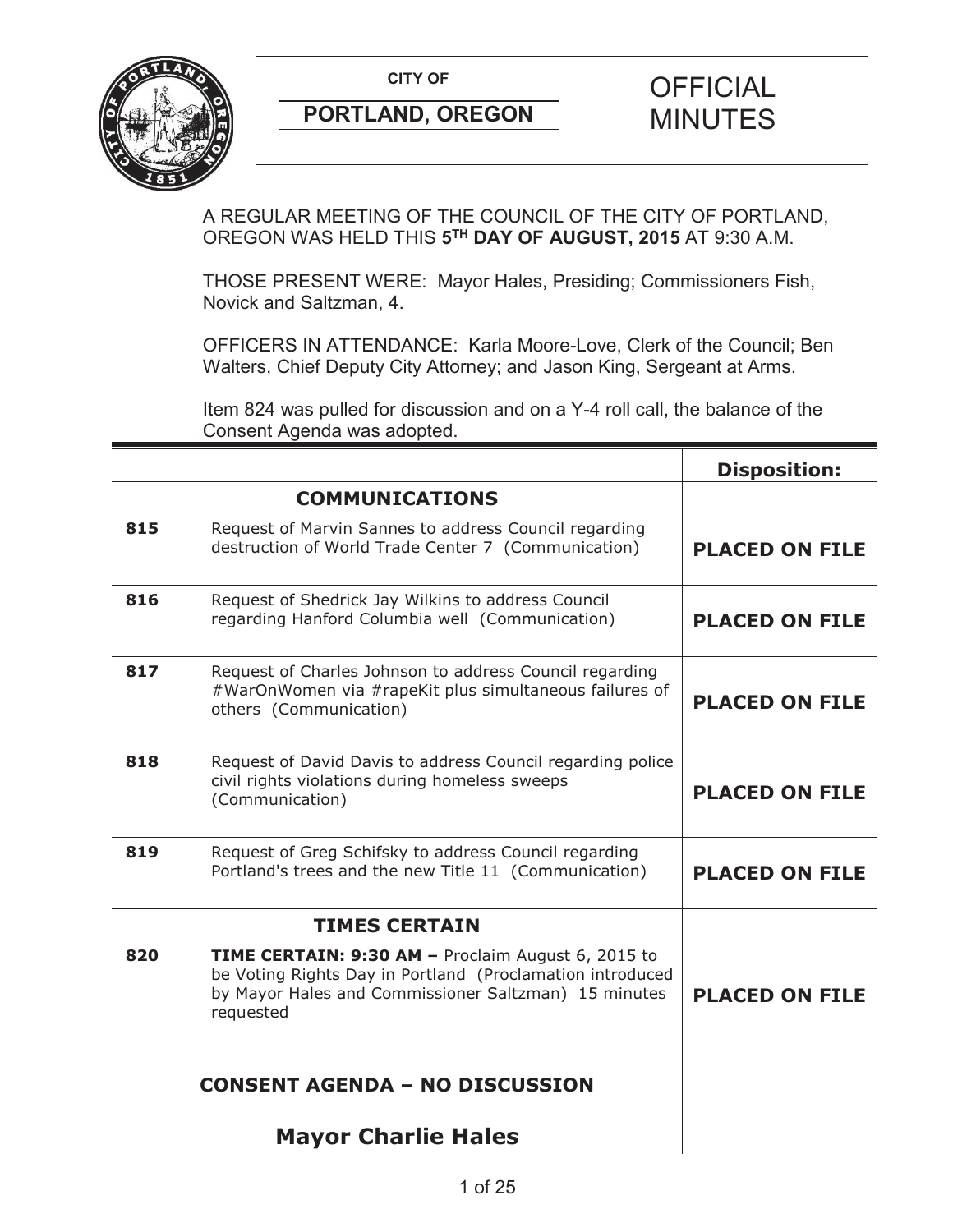| August 5, 2015 |                                                                                                                                                                                                                                                                                                                                                                                                                                                                                                                                                                                                    |                             |  |
|----------------|----------------------------------------------------------------------------------------------------------------------------------------------------------------------------------------------------------------------------------------------------------------------------------------------------------------------------------------------------------------------------------------------------------------------------------------------------------------------------------------------------------------------------------------------------------------------------------------------------|-----------------------------|--|
| 821            | Appoint Don Vallaster to the Design Commission for a<br>term to expire August 14, 2019 (Report)<br>$(Y-4)$                                                                                                                                                                                                                                                                                                                                                                                                                                                                                         | <b>CONFIRM</b>              |  |
|                | <b>Bureau of Police</b>                                                                                                                                                                                                                                                                                                                                                                                                                                                                                                                                                                            |                             |  |
| *822           | Extend Intergovernmental Agreement with Home Forward<br>through September 30, 2017 to continue to provide patrol<br>services at the New Columbia housing sites (Ordinance;<br>amend Contract No. 30002975)<br>$(Y-4)$                                                                                                                                                                                                                                                                                                                                                                              | 187278                      |  |
|                | <b>Office of Management and Finance</b>                                                                                                                                                                                                                                                                                                                                                                                                                                                                                                                                                            |                             |  |
| *823           | Pay claim of Glitz, LLC dba Dante's in the sum of \$12,398<br>involving Water Bureau (Ordinance)<br>$(Y-4)$                                                                                                                                                                                                                                                                                                                                                                                                                                                                                        | 187279                      |  |
| *824           | Pay claim of Portland Leeds Living, LLC-Tess O'Brien<br>Apartments in the sum of \$125,000 involving the Bureau<br>of Development Services (Ordinance)<br>$(Y-4)$                                                                                                                                                                                                                                                                                                                                                                                                                                  | 187281                      |  |
|                |                                                                                                                                                                                                                                                                                                                                                                                                                                                                                                                                                                                                    |                             |  |
|                | <b>Commissioner Nick Fish</b>                                                                                                                                                                                                                                                                                                                                                                                                                                                                                                                                                                      |                             |  |
|                | <b>Position No. 2</b>                                                                                                                                                                                                                                                                                                                                                                                                                                                                                                                                                                              |                             |  |
|                | <b>Bureau of Environmental Services</b>                                                                                                                                                                                                                                                                                                                                                                                                                                                                                                                                                            |                             |  |
| 825            | Amend contract with Burlington Northern Santa Fe<br>Railway in the amount of \$5,485 for cost increases for<br>track removal and reconstruction, and provide for further<br>amended amounts for Project No. E09017 (Second<br>Reading Agenda 809; amend Contract)<br>$(Y-4)$                                                                                                                                                                                                                                                                                                                       | 187280                      |  |
|                |                                                                                                                                                                                                                                                                                                                                                                                                                                                                                                                                                                                                    |                             |  |
|                | <b>REGULAR AGENDA</b>                                                                                                                                                                                                                                                                                                                                                                                                                                                                                                                                                                              |                             |  |
|                | <b>Mayor Charlie Hales</b>                                                                                                                                                                                                                                                                                                                                                                                                                                                                                                                                                                         |                             |  |
|                | <b>Office of Management and Finance</b>                                                                                                                                                                                                                                                                                                                                                                                                                                                                                                                                                            |                             |  |
| *826           | Authorize a Partial Compliance Agreement between the<br>City on behalf of Portland Parks & Recreation and<br>Laborers' Local 483, Laborers' International Union of North<br>America that partially implements Arbitrator David<br>Stiteler's Opinion and Award concerning the Bargaining<br>Unit Work Grievance filed under the Recreation collective<br>bargaining agreement (Second Reading Agenda 806)<br>Motion to suspend the rules: Moved by Fish and<br>seconded by Novick, without objection.<br>Motion to add emergency clause: Moved by Fish and<br>seconded by Novick. (Y-4)<br>$(Y-4)$ | 187282<br><b>AS AMENDED</b> |  |
|                |                                                                                                                                                                                                                                                                                                                                                                                                                                                                                                                                                                                                    |                             |  |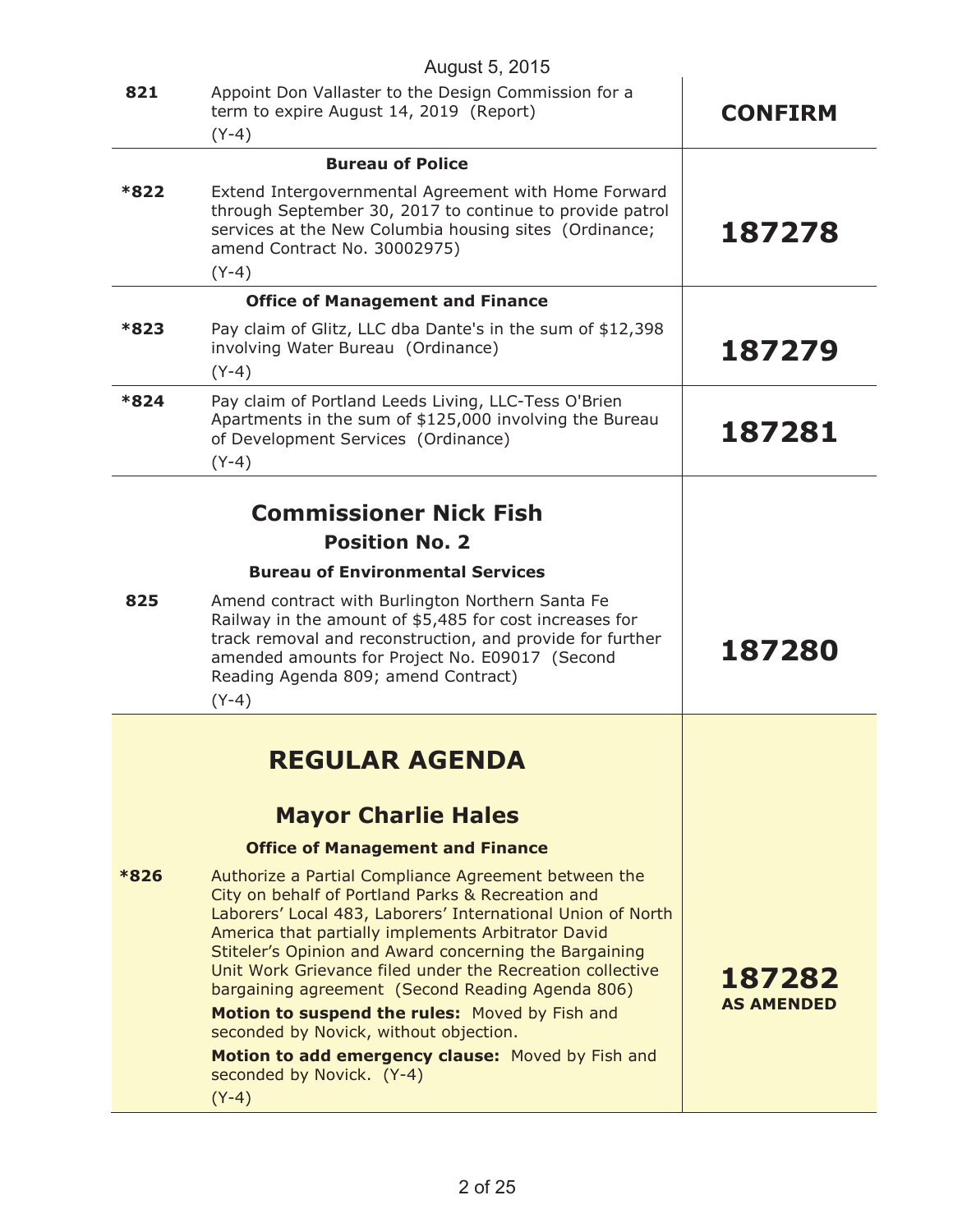|      | <b>Commissioner Dan Saltzman</b><br><b>Position No. 3</b>                                                                                                                             |                                                                                          |
|------|---------------------------------------------------------------------------------------------------------------------------------------------------------------------------------------|------------------------------------------------------------------------------------------|
| *827 | <b>Portland Housing Bureau</b><br>Replace the Multiple-Unit Limited Tax Exemption Program                                                                                             |                                                                                          |
|      | and establish annual program cap (Ordinance; replace<br>Code Chapter 3.103) 20 minutes requested                                                                                      | 187283                                                                                   |
|      | $(Y-4)$                                                                                                                                                                               |                                                                                          |
|      | <b>Commissioner Nick Fish</b>                                                                                                                                                         |                                                                                          |
|      | <b>Position No. 2</b>                                                                                                                                                                 |                                                                                          |
|      | <b>Bureau of Environmental Services</b>                                                                                                                                               |                                                                                          |
| 828  | Authorize a contract with the lowest responsive bidder for<br>construction of the Inverness 30-inch Force Main Repair<br>Project No. E10629 for an estimated \$582,000<br>(Ordinance) | <b>PASSED TO</b><br><b>SECOND READING</b><br><b>AUGUST 19, 2015</b><br><b>AT 9:30 AM</b> |
|      | At 11:10 a.m., Council adjourned.                                                                                                                                                     |                                                                                          |

# **MARY HULL CABALLERO**

Auditor of the City of Portland

By Karla Moore-Love Clerk of the Council

# **WEDNESDAY, 2:00 PM, AUGUST 5, 2015**

## **DUE TO LACK OF AN AGENDA THERE WAS NO 2:00 PM MEETING**

For a discussion of agenda items, please consult the following Closed Caption File.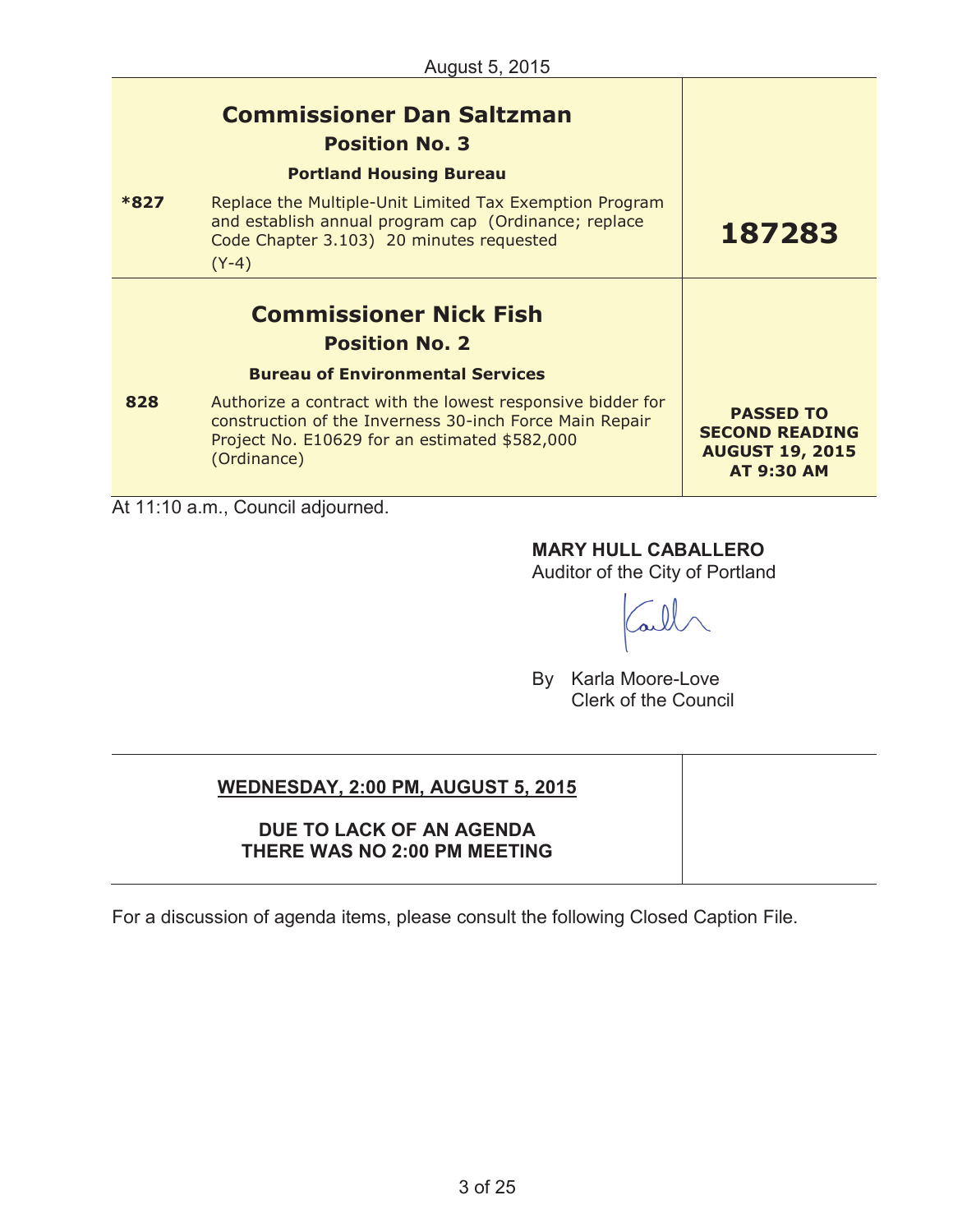#### August 5, 2015 **Closed Caption File of Portland City Council Meeting**

This file was produced through the closed captioning process for the televised City Council broadcast and should not be considered a verbatim transcript. Key: **\*\*\*\*\*** means unidentified speaker.

## **AUGUST 5, 2015 9:30 AM**

**Hales:** Good morning, welcome to the August 5th meeting of the Portland City Council. Would you please call the roll?

**Saltzman:** Here. **Novick:** Here. **Fish:** Here. **Hales:** Here.

**Hales:** Good morning, everyone. Welcome. We have some communications items up front where citizens get to sign up and speak on any subject of their choosing for three minutes, followed by our regular calendar. I want to welcome everyone to the Council chambers today. The purpose is the orderly consideration of the public's business. We welcome you here.

Just some basic ground rules, we typically allow three minutes to speak on items. Looking at the number of people here today, it shouldn't be difficult to manage since we have a light attendance and a relatively light agenda. If you're here to speak on a Council calendar item, you just simply need to give us your name for the record, you don't need to give your address. If you're a lobbyist representing an organization, you need to disclose that please. That's required under our City Code. We ask that people maintain courtesy in the room. We give everyone a chance to be heard. If you agree with someone and want to indicate that, feel free to give them a thumbs-up or a wave of the hand. If you disagree and want to make a polite hand gesture, that's fine as well, but we ask that you don't make vocal demonstrations in favor or against our fellow citizens' opinions in this room. If you're disruptive, you'll be asked to leave, and if you're not following those instructions you'll be excluded from Council chambers from future deliberations. So, welcome, everyone. Let's take up the first communications item.

#### **Item 815.**

**Hales:** Good morning, welcome.

**Marvin Sannes:** I'm Marvin Sannes, I'm at --

**Hales:** Mr. Davis -- excuse me -- you're not called yet, please go sit down. Have a seat, please. Sorry, go ahead, sir.

**Sannes:** I'm Marvin Sannes, I'm at NE Tomahawk Island Drive in Portland. I'm starting with a one-minute video that I'm going to ask you to watch carefully, please. [video] \*\*\*\*\*: It's reminiscent of these pictures we've all seen too much on television where a building is deliberately destroyed by well-placed dynamite to knock it down.

\*\*\*\*\*: Did they actually use the word brought down, and who was it who was telling you this?

\*\*\*\*\*: The fire department -- the fire department. And they did use the word, "we're going have to bring it down."

\*\*\*\*\*: It sounded like a clap of thunder, looks like a shockwave to the building, and windows all busted out. About a second later, the bottom floor caved out. The building followed after that. We saw the building crash down all the way to the ground.

\*\*\*\*\*: And I turned in time to see what looked like a skyscraper implosion, looked like it had been done by a demolition crew -- the whole thing just collapsing down on itself. \*\*\*\*\*: It was almost as if it were a planned implosion. It just pancaked. [end of video audio]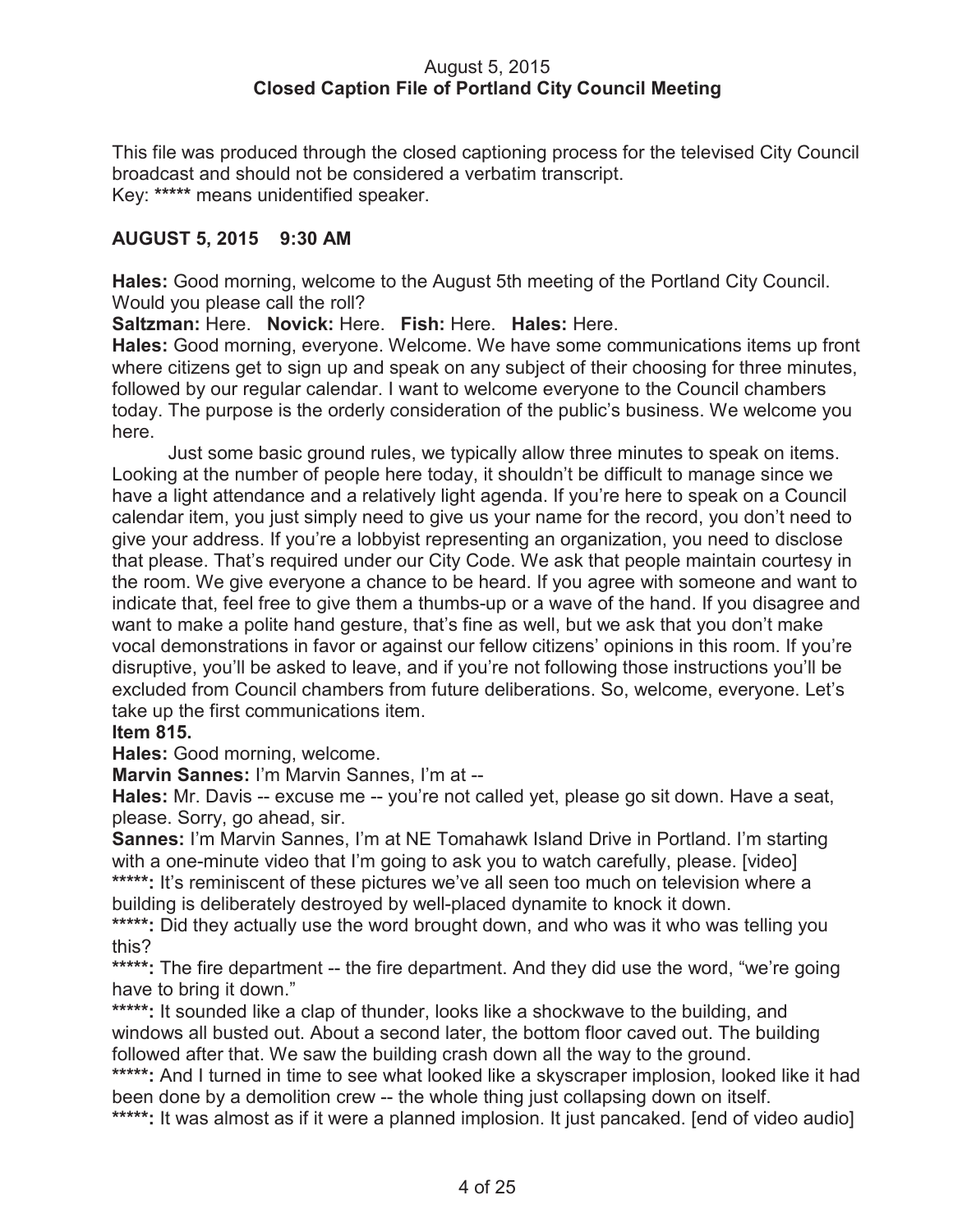**Sannes:** Thank you. I'm going let it run on mute. This was a painful moment for all of us almost 14 years ago. This building's roofline makes a symmetrical transition from complete support to the complete absence of support instantly. This is measured by physics professionals. The building's fall accelerates at the speed of freefall through the path of greatest resistance, 40,000 tons of structural steel. The 47th floor reached the street in 6.8 seconds. The steel frame structure was completely dismembered. 5.8% of this unique dust from the event is composed of microscopic iron spheres, droplets of molten iron that had to have been sprayed into the air to form. This required temperatures, far, far higher than had to be achieved by office fires. Office fires and thermal expansion of spans of beams were what the commerce department tell us were the cause of this building's destruction. Office fires and thermal expansion are asymmetrical phenomenon. This is obviously a symmetrical event. There are witnesses and measurements of molten steel in the rubble pile that continued to burn into December. This building was reported collapsed or collapsing, quotes, by CNN an hour before it collapses and reported collapsed – quoting - by BBC --

**Hales:** Mr. Sannes, you've used your time. We appreciate you bringing this to our attention and for coming today.

**Sannes:** Let me finish one sentence.

**Hales:** One sentence, please, because you've used your time.

**Sannes:** Less than one in seven Americans have seen this building collapse. We are beginning our fifteenth year of war. We lose 8000 soldiers to suicide every year. Every year, we lose 8000 soldiers to suicide. We need to have a dialogue about our behavior. Thank you.

**Hales:** Thanks very much.

**Item 816.**

**Hales:** Mr. Wilkins? OK, he doesn't seem to be here today. Let's move on to 817. **Item 817.**

**Hales:** Mr. Davis -- you haven't been called yet. Mr. Davis, you need to sit down in the audience.

**David Davis:** I'll to sit here and film Charles. He asked me to do this.

**Hales:** No, sir, we're calling people one at a time. You're being disruptive, I'm asking you to leave.

**Davis:** I've seen lots of people sit here and film. I'm a friend of Charles.

**Hales:** I'm asking you to leave.

**Davis:** Cool, I'll just file more civil rights violations against you guys. You want to violate left and right --

**Hales:** Mr. Johnson, go ahead.

**Charles Johnson:** Thank you, Mayor Hales. But unfortunately, I need to say that did this City commission do the best it could to protect the Arctic? Shell no, you didn't. That doesn't mean people don't appreciate you going to Washington and raising the voice of Portland that Arctic drilling is an insane policy, especially an odd blend with President Obama's strong move to cut power plant emissions. But in reality, this City could have done better. The fact that a judge in Alaska is totally OK with a mere fine of \$2500 an hour means that none of our police resources should have been used, none of our across the river money from the sheriff's department should have been used to push people expressing their first amendment right off the water just for one boat that's mission is to drown people in Miami and the Philippines.

To get back to my original topic -- and that of course got us some interesting media. Some of us were thrilled to see the briefly pictures of the protesters with their orange and yellow banners on the St. Johns Bridge or people yelling at them through traffic cones.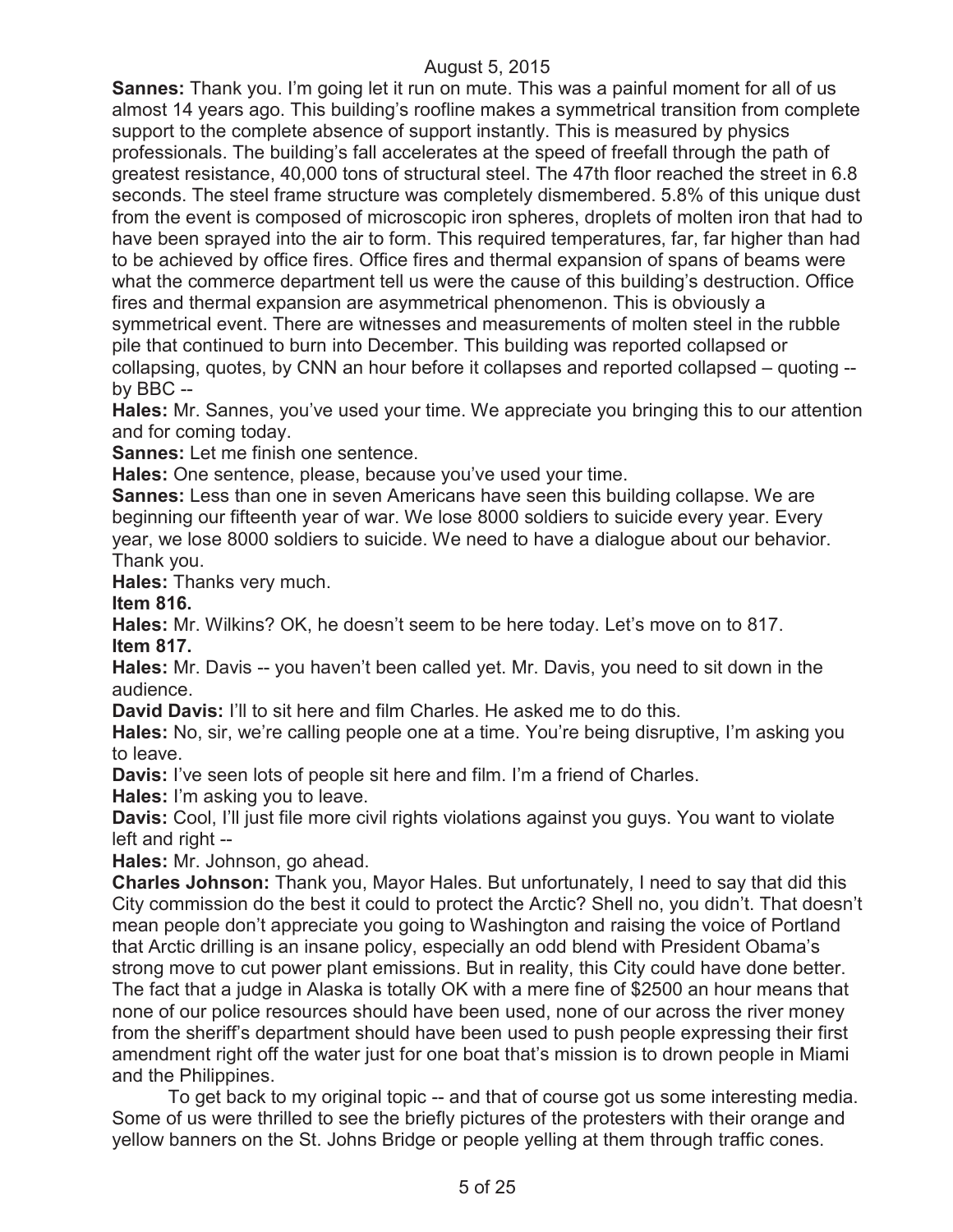Our City has also been lumped in with some other cities recently. CBS News puts us together with Charlotte; Kansas City, Missouri; Jacksonville, Florida; San Diego; and then Portland -- cities that have over 100 untested kits for sexual assaults. A few months ago, we decided, oh, if we can get money from the federal government then we'll work on this problem. Somewhat surprisingly, not that many of my fellow citizens are vocally saying this is disgusting but particularly, the Police Commissioner should be making a public statement about how this is never going to happen again and how it's going to be addressed without -- if federal money doesn't come, how the problem will still be addressed. Portland being in the media for the Shell protest is fine, but we're also on the national news for problems going back to 1998, the rape of Brenda Tracy at one of our fine institutions of higher learning. So, the fact that this City since 1998 could not properly and diligently help and assist victims of sexual assault and make sure kits were tested is tragic and I look forward to increased public pressure and a better response from this Council. Thank you.

#### **Item 818.**

**David Davis:** We had this talk a while ago, Mr. Mayor.

**Hales:** Good morning, welcome.

**Davis:** How you like to violate --

**Hales:** Have a seat, sir. Go ahead and make your statement.

**Davis:** I'll get out my little info. You give others a second to get straight.

**Hales:** You bet, go ahead.

**Davis:** OK. Can you start me over?

**Hales:** Sure, go ahead. Three minutes.

**Davis:** OK. So, I had a discussion with you personally back in December about you violating civil rights, a conspiracy to deny rights. It's a federal statute. You wrote it down, we have you on video taking notes even -- U.S. Code Title 42, Chapter 21, sub chapter I, 1985 ruling about cops and people that are members of, you know, like, the City Council or the police or whoever, denying people's civil rights. Well, you guys locked down the park -- Cathedral Park in Saint Johns. You were denying people entrance in their boats in their cars. People could walk into the park. So, what you were doing right there was a felony. It's a federal felony and you know it. And we have you on video writing down the statutes. Remember when I had a face-to-face with you with Teresa from Don't Shoot Portland? Mike from film the police Portland? And we told you about this statute. Are you going to respond?

**Hales:** Go ahead, this is your time.

**Davis:** No, this is my time, I'm asking you a question.

**Hales:** It's your time to make a statement.

**Davis:** Whatever, we've got you on video. You can sit up there with your mum's the word or whatever, and then you try and act like you're taking -- you're trying to take responsibility for this protest like you were behind it. Well, if you were behind it, you could have had your police officers sit up on the railroad bridge or some of these other bridges and block Shell. Instead, you chose to use police resources and City resources to let the corporate scumbag Shell go by so they can plunder the Arctic, kill off all the Native people and their lands. You know 50% of tribal members live in Alaska in that region? Do you know any of those people? Do you know any of those people personally? No, you don't. I can tell. You're too white to know any people like that, you don't give a crap about people like that. You don't care about people of color. You like you're all diverse. You go see the Pope, you go see Obama, all these people, you offer lip service. All it is is lip service. When are you going to be a man of your word? When are you going to stop violating basic civil rights? You act like Portland's a liberal place when you're committing felonies and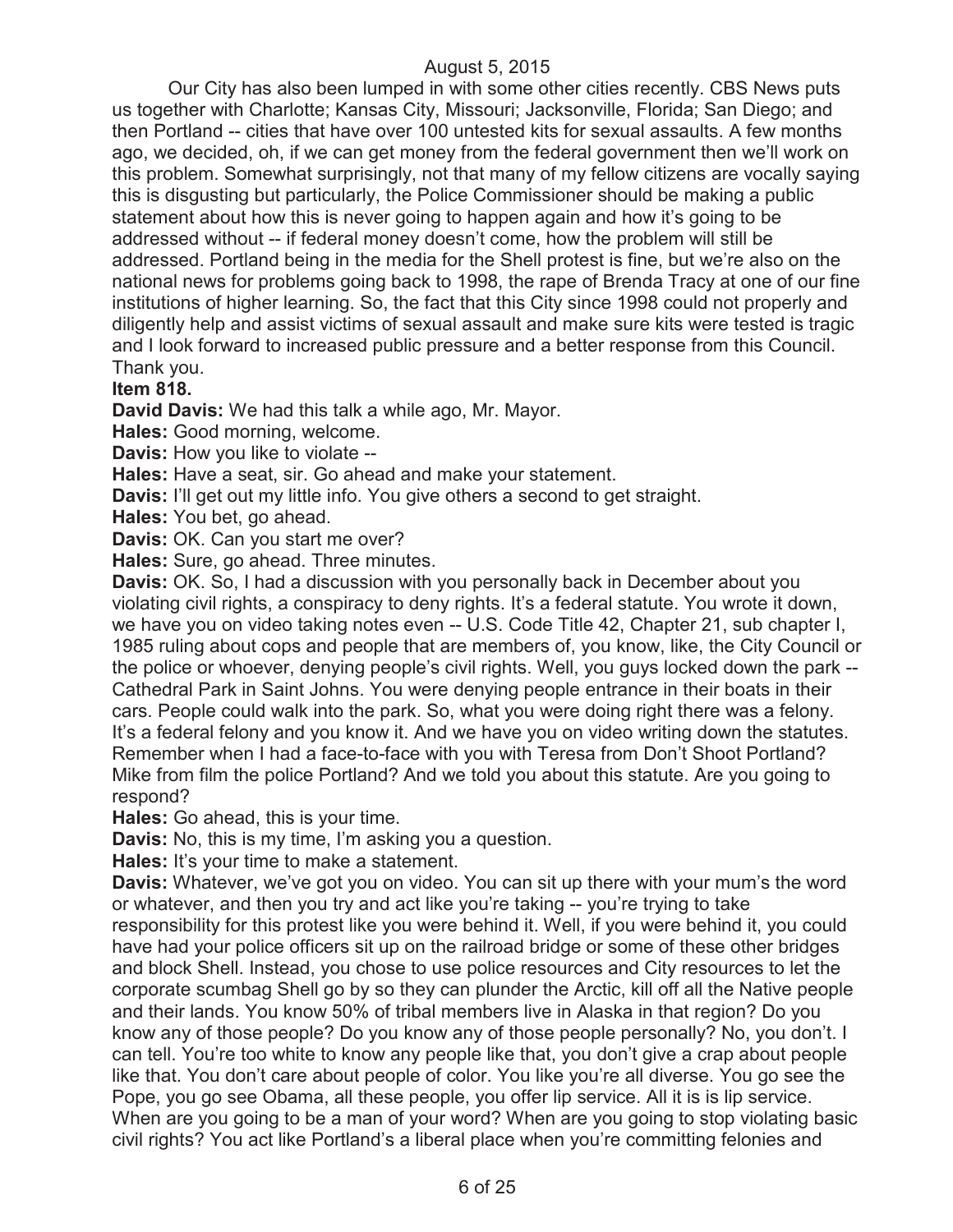keeping people from expressing their first amendment rights in the park? What is that all about? You know what you did, and you were informed by your own police officers when I informed them they were following felonious orders and they don't have to take your felonious orders.

**Hales:** Thanks very much. You've used your time, Mr. Davis.

**Davis:** You serve as Police Commissioner --

**Hales:** Mr. Davis, you've used your time, you need to leave now. Thank you.

**Davis:** [inaudible] -- but you order your own police officers --

**Hales:** Mr. Davis, you've used your time. You need to leave now. It's time --

**Davis:** [inaudible] -- that's real slime bag --

**Hales:** Have a good day. Next, please.

**Item 819.**

**Hales:** Mr. Schifsky, come on up. OK, I don't think he's here. Alright, let's move on to the consent agenda. We have I think one request to pull an item, which is 824, is that right? Anything else?

**Moore-Love:** Correct.

**Hales:** Any other requests to remove items from the consent calendar? Then let's have a vote, please, on the balance of the consent calendar.

#### **Roll on consent agenda.**

**Saltzman:** Aye. **Novick:** Aye. **Fish:** Aye. **Hales:** Aye.

**Hales:** Let's move on to time certain 820.

### **Item 820.**

**Hales:** Commissioner Saltzman.

**Saltzman:** Thank you Mr. Mayor, members of the Council. It's my pleasure to introduce members of the League of Minority Voters here to help us commemorate the 50th anniversary of the Voting Rights Act and discuss its significance today. I invite up Promise King, Sho Dozono, and Reverend Dr. LeRoy Haynes.

After a long fight led by civil rights activists, the Voting Rights Act was signed into law by Lyndon B. Johnson on August 6th, 1965. He called it one of the most monumental laws in the entire history of American freedom. The Voting Rights Act prohibits racial discrimination in voting, specifically forbidding the use of literacy tests and other tactics used by the states to prevent citizens of color from accessing their constitutional right to vote. The Voting Rights Act also helps the federal government ensure the Fifteenth Amendment is enforced properly. The Voting Rights Act was and continues to be a groundbreaking piece of legislation, even more essential today as voter suppression and disenfranchisement continues and as key provisions of the law have been chipped away.

I'm grateful to have the League of Minority Voters here, an organization committed to increasing voter access and encouraging civic engagement in communities of color. So, I'd like to welcome and turn it over first to Sho Dozono.

**Sho Dozono:** Good morning, Mayor and City Council members. My name is Sho Dozono. I'm the board chair for the League of Minority Voters. As Portland is oftentimes leading our country, I want you to know that we're the only organizations of the kind in this country promoting the voting rights of minorities. We began as Oregon League of Minority Voters, but we just changed our name to League of Minority Voters because we have the moniker for the League of Minority Voters throughout the country. So it's amazing that when you Google, we're the only such organization in the entire country. Again, Portland is leading the nation in this kind of effort to make sure all of the citizens of our country have the right to vote and exercise the right to vote.

Many years ago when I ran for Mayor, I thought the minority voters would count in my race, being a person of color. Politicians told me they don't count because they don't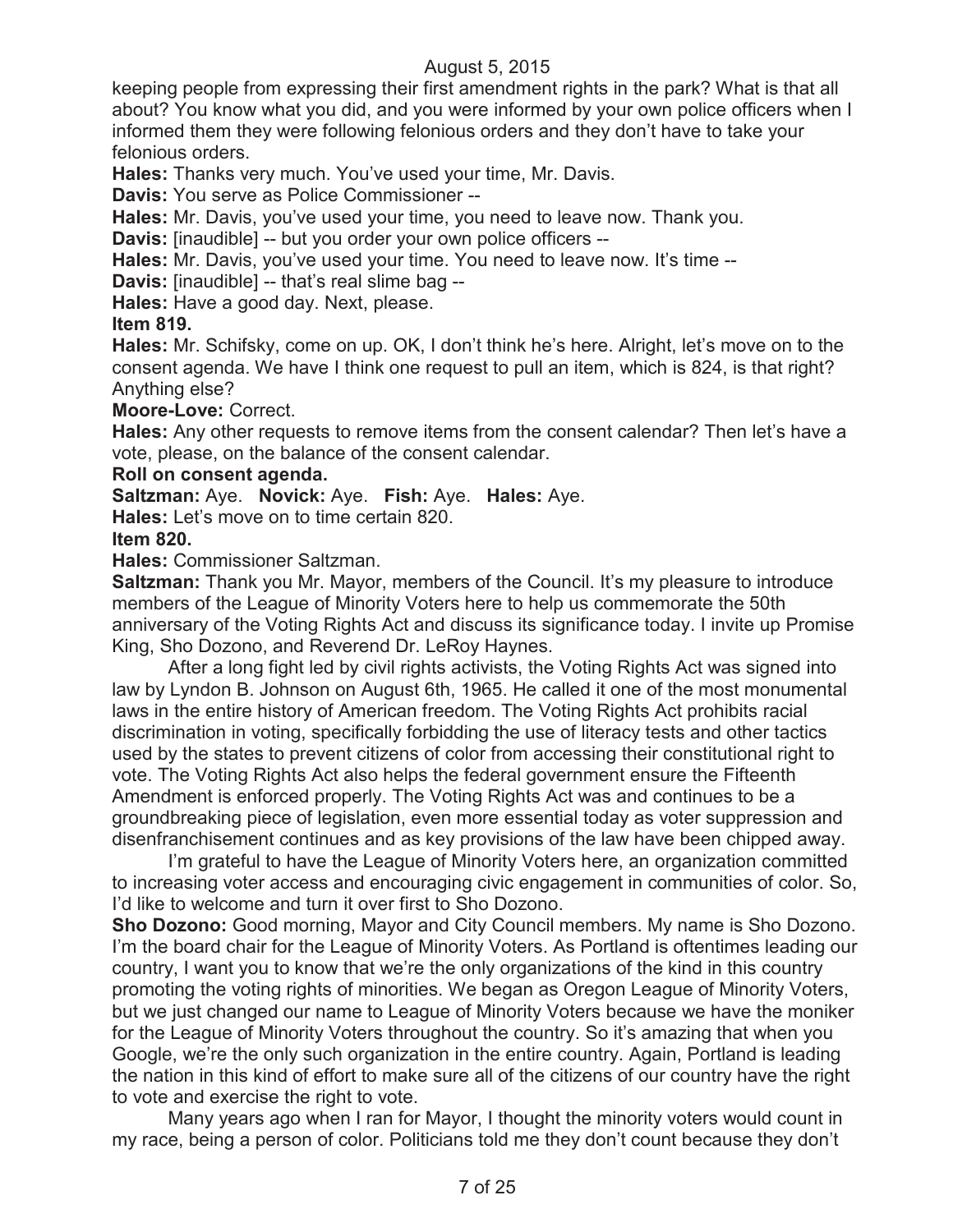vote often enough, that people of color only vote half as much as people in the majority community. So, I used to tell my African American friends that when the constitution was written, they were three-quarters of a person. But now, politicians only count us half a person because we only vote half as often as the majority community. That is disgraceful when so many people fought for the right to vote and as witnessed by the reincarnation of the Selma march on the bridge that prompted me to talk to say we need to do something in the city of Portland to recognize that the Voting Rights Act of 1965. We're one day ahead of schedule, because tomorrow is the day that it was signed, but I'm glad we're still ahead of our times in the City of Portland. Thank you very much.

**Hales:** Thank you. Good morning.

**Dr. LeRoy Haynes:** To our illustrious Mayor Charlie Hales, welcome back. To the distinguished members of the Portland City Council, to the sponsor of this resolution, Commissioner Saltzman. Indeed, I am very thankful for this official body in acknowledging the 50th anniversary of the Voting Rights Act and the resolution today.

As a youth civil rights organizer in the civil rights movement during the days of Jim Crow, American apartheid, this bill was personal to me as well as to many Blacks, whites, Latinos, Jews, Protestants, and Catholics. They were part of this great movement and social revolution in America to make the dream of Dr. Martin Luther King a reality for all Americans. The 1965 Voting Rights Act and its subsequent bills, as well as the 1964 Voting Rights Act, was paid for with blood and sacrifice. Freedom, justice, and equality are never free. It's calls something great. I've experienced and seen with my own eyes the cause for the freedom for a freedom-loving people. Although the right to vote for Black people in our citizens was given in the Fifteenth Amendment to the constitution following the civil rights, it was quickly taken away following the few decades of Reconstruction through the use of Black codes, literacy tests, poll taxes, lynching, violence, intimidation, registration law, and other legal strategies. As white supremacy and separate-but-equal doctrines swept over our nation, the former slaves and descendants of slaves were disenfranchised as full citizens of America and placed in another quasi-form of slavery.

Even though the Thirteenth, Fourteenth, and Fifteenth Amendments to the constitution existed, it was not until the modern civil rights movement under the leadership of Dr. Martin Luther King and other leaders and civil rights organizations, especially the NAACP corps and the Student Nonviolent Coordinating Committee, let by a student named John Lewis, now Congressman Lewis, that transformation started happening following the passage of the 1964 Civil Rights Act.

Civil rights leaders understood a lot more had to be done in changing the political, social and economic equality in our country. In 1965, Selma, Alabama was chosen as the target city and state to initiate the non-violent campaign and to push forward President Lyndon B. Johnson and Congress to pass the Voting Rights Act. On Sunday 1963, the march cross Edmund Pettus Bridge will become infamous in the history across America as Bloody Sunday. Non-violent marches were viciously attacked by County Sheriff James Clark, officers, and Alabama state troopers, and blood streamed from the bridge like a river. Yet, the civil rights workers gathered together and finished the march on to Montgomery. It was this campaign in Selma, Alabama that pricked the conscience of our nation and prodded the Congress to override a southern block and pass the 1965 Voting Rights Act, enfranchising millions of Black citizens and others in this county.

But as we celebrate this monumental Voting Rights Act, we must be mindful today that there are forces working to dilute it and weaken it and make it ineffective in enforcement following the Supreme Court decision. We must not allow this to happen. Every generation must fight to preserve the freedom and rights that have been won by blood and sacrifice in our nation. Thank you very much.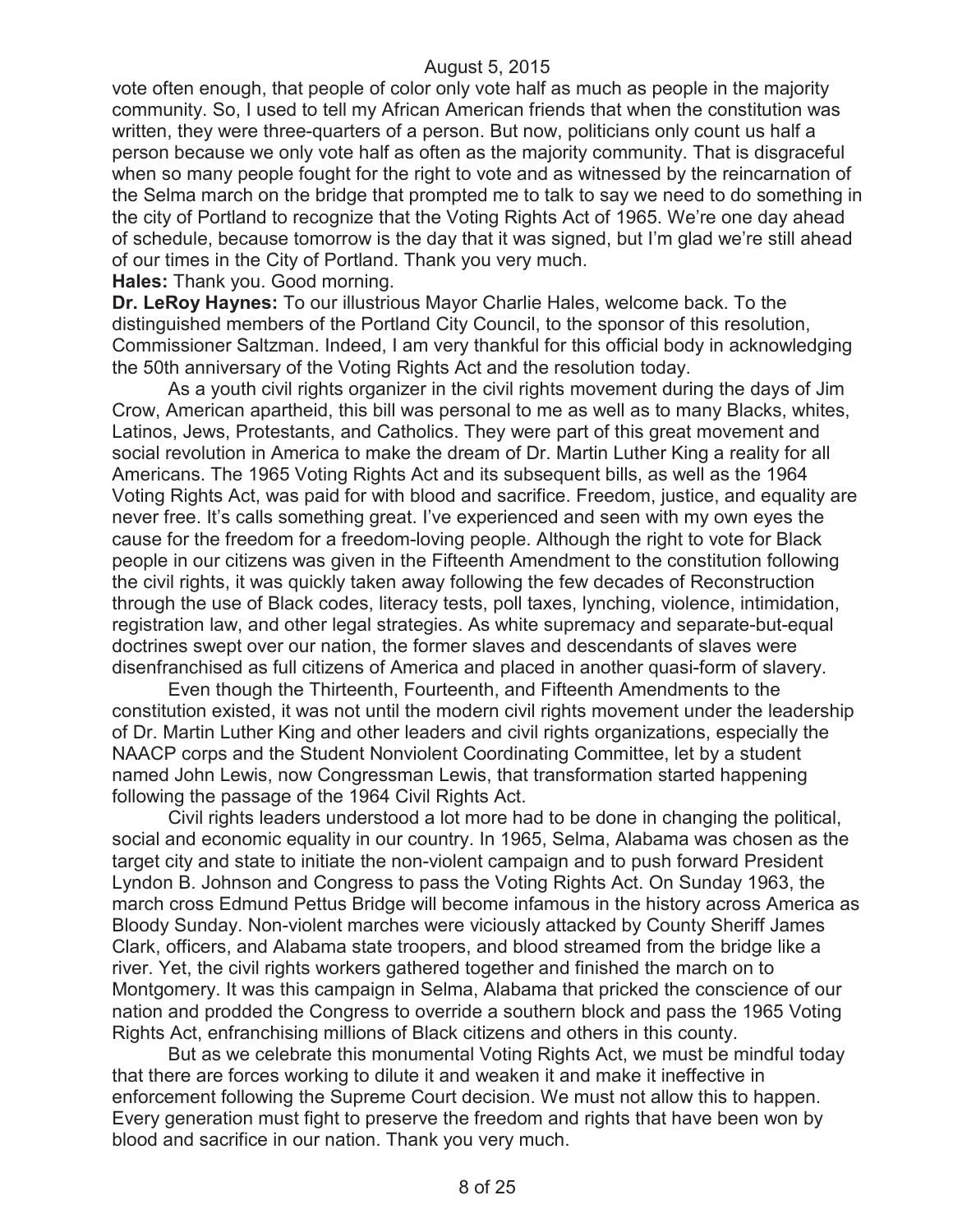**Hales:** Thank you. Good morning.

**Promise King:** Good morning, Mayor Hales, Commissioner Saltzman, Commissioner Fish, Commissioner Novick. We are founded under the belief that each generation comes with the task of perfecting our Eden. The League of Minority Voters for several years has been following this ideal of civic engagement. We focus and build a database of minority voters across this state. So, we come here to these hallowed grounds to thank you.

We are excited and exuberant about the proclamation. We're excited and exuberant about the progress so far. As you heard from the Reverend, it wasn't that cute, it wasn't sexy at all. All that was paid with blood. Some paid with their lives. Some paid with their comfort. Today, we're excited because the uniqueness of this proclamation and the special way that we face this proclamation. Why is it unique? Why is it special? It's unique because the son of a Jewish immigrant is asking us today to look back with pride. It is special because the son of a Congressman Fish serves on the City Council. I am sure he's going to support this proclamation. Help me out.

You know, we as an organization always believe that if we galvanize the instrument of government, if we can bring our coalitions together, we can fight for the ideals that promote one destiny and our common unity. The League has been able to create programs that are important and empower our democracy. We focus on the youth, we focus on debate team and our youth. So, we are very excited to say that this proclamation will further embolden and will give us clear path and history behind us will take us to the future.

Our mission is to highlight the special issues that impact minority communities and those who have no voice. Today, 50 years after, we are seeing progress, but we still have challenges. Mayor Hales, I know you don't have a literacy test or poll tax, but what you have are disparities in education, in opportunity, and incarceration. Those already keep minority voters from participation from full civic engagement.

I am excited and emboldened and encouraged because those of you we've elected to preside over our institution. I was worked with Saltzman and I found him to be very straightforward and hones. Charlie, you've been one of our big supporters. You have been there for the League since its inception. Your wife has been a monument to motherhood and what is merciful in this city. And to Fish, you have been a friend. To Novick, you have inspired us beyond our dreams.

Why am I saying this? 50 years Oregon, Sho and I and Reverend Haynes can't sit here. We'd be banned from these halls. Today, we are here emboldening, enlightening, empowering, igniting your passion. We can look back with pride to say that all the work, all the efforts you've done behind the scenes or up in the scenes -- we want to thank you for that. We appreciate that. The instrument of government needs leaders who care and who are passionate about civic duty. I know you guys do. I've worked behind with you.

Today at this hour, as we celebrate the 50th anniversary of the civil rights act, we want to recruit your spirit to the vanguard of victory. I want to appeal for your support of the League's activities. We want to recruit your spirit, to wrap your hand to this voice that's still unheard. On October 29th, we the League of Minority Voters -- as we've always done for the past five years -- will be recognizing those in their communities among our business and elected leaders and recognizing them for the work they have done to promote minorities involvement in civic engagement. We will be contacting your office. We invite you all.

At this hour, I want to thank Commissioner Saltzman for all your work you've done and those on my staff who worked on this proclamation. And I also want to thank the Mayor. Mayor, thank you. We believe the work you're doing is good. Thank you. Because a leader like you who believes that the resources of this City ought to be for everyone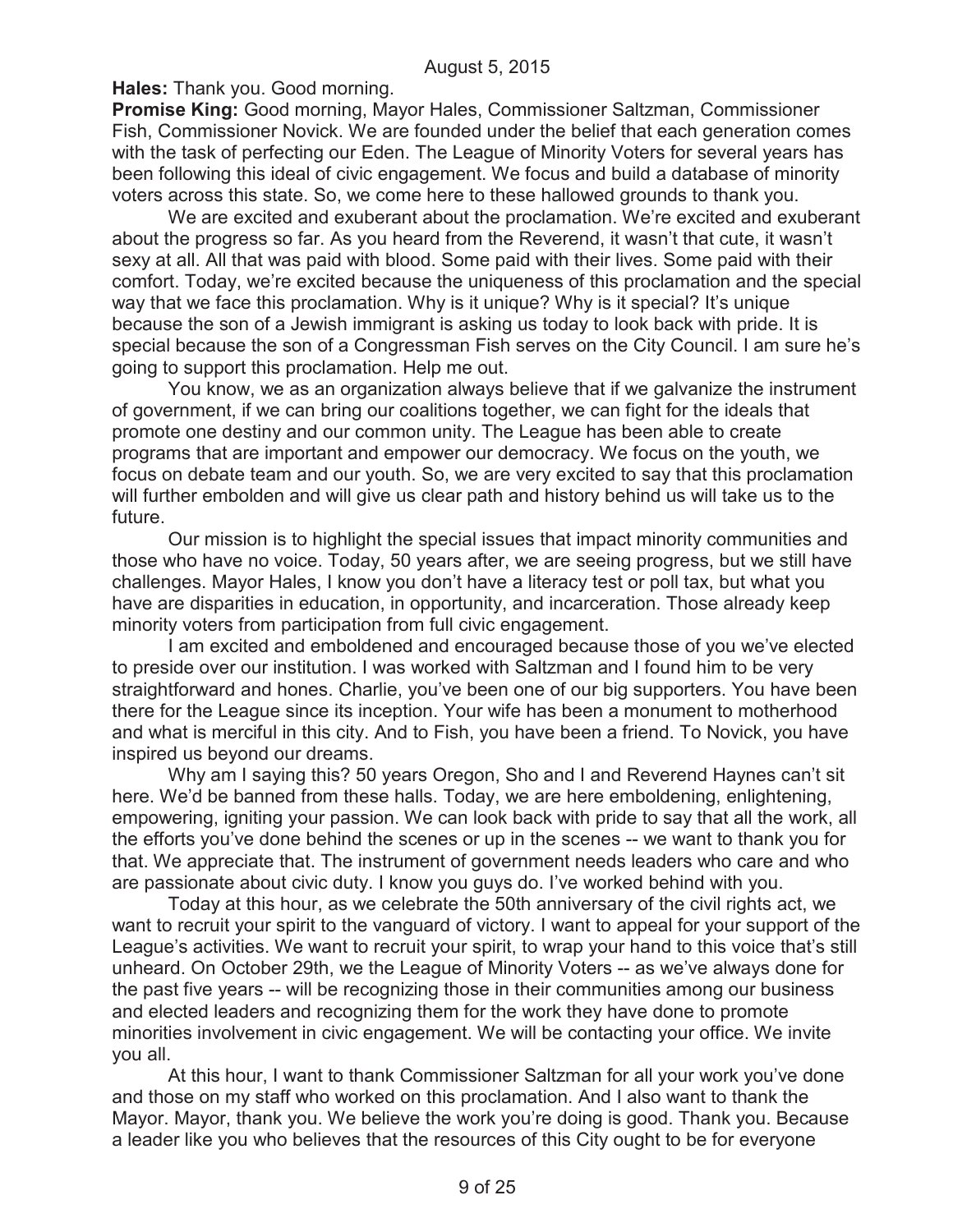require a second chance. Enough campaigning, but I believe that the work you've done has empowered all of our community. To Dan, thank you for giving me the impetus and the opportunity to even walk in this glorious place. You have been there for me when I need help. We would not be here without your real guidance and support. And to Nick Fish, your friendship has really emboldened me. I hope you wear the garment of your dad, who was very courageous in Congress. On that note, I want to thank you and urge you to support this proclamation. Thank you kindly.

**Saltzman:** Thank you.

**Hales:** Thank you all. Thank you very much.

**Saltzman:** I thought I'd read the proclamation.

**Hales:** Please do.

**Saltzman:** And maybe we'll get a picture.

**Fish:** Do we get a rebuttal? [laughter]

**Saltzman:** Let's read the proclamation first.

**Fish:** I had one comment I wanted to offer after the proclamation.

**Saltzman:** OK. Whereas, the state of Oregon through vote by mail and the recentlyadopted motor voter bill has led the nation in voter access and the Portland community commemorates and celebrates the 50th anniversary of the signing of the Voting Rights Act of 1965; and whereas, the Voting Rights Act was signed on August 6th, 1965 by President Lyndon B. Johnson after a long protracted effort with civil rights activists and organizations and the Fifteenth Amendment to the Constitution made voting legal for all citizens of color, but many Black Americans were still forced to encounter literacy tests, poll taxes, tests of moral character, and property ownership; and whereas, the Voting Rights Act helps to provide the federal government with a more hands-on role in ensuring that the Fifteenth Amendment could be enforced properly; and whereas, the law has been amended frequently since, often to the detriment of minority voters who still face obstacles to voting today; and whereas, the City of Portland would like to recognize the League of Minority Voters and their dedication to promoting the value of civic engagement within our communities of color and focusing on policy issues that continue to marginalize these communities; and whereas, the Voting Rights Act still remains one of the foundational pieces of legislation that confronts issues of inequality and civic engagement; therefore I, Charlie Hales, Mayor of Portland, the city of roses, do hereby proclaim August 6th, 2015 to be Voting Rights Day. Thank you.[applause]

**Fish:** Thank you, Mayor. Honored guests, Reverend Dr. Haynes, Sho Dozono, Promise king -- for the record, that was Promise King who was speaking, he did not have a chance to introduce himself. Thank you for joining us and thank you for your eloquent words.

In 1863, when President Lincoln issued the Emancipation Proclamation, he said famously it would cost the Republicans the south. And it did for almost 100 years. In 1864 and 1865, Lyndon Johnson said the Voting Rights Act and the Civil Rights Act would cost the Democrats the south. And it did for a generation. Today, Dan, thank you for bringing this important resolution forward. And let us commit -- as Republicans and Democrats and Independents -- let us commit that voting rights is not a partisan issue, it is an American issue and have you reminded us of that so eloquently. And since Promise invoked my beloved father, may he rest in peace, I will say that as proud as I am of my father for his service, I just Googled something, and I'm even prouder of my great-great grandfather because in 1870, he certified that the Fifteenth Amendment had been ratified by the states and he did so in his capacity as Grant's Secretary of State. Gentlemen, thank you for your presence and honoring us here today.

**Hales:** Hear, hear. [applause] Commissioner Novikc?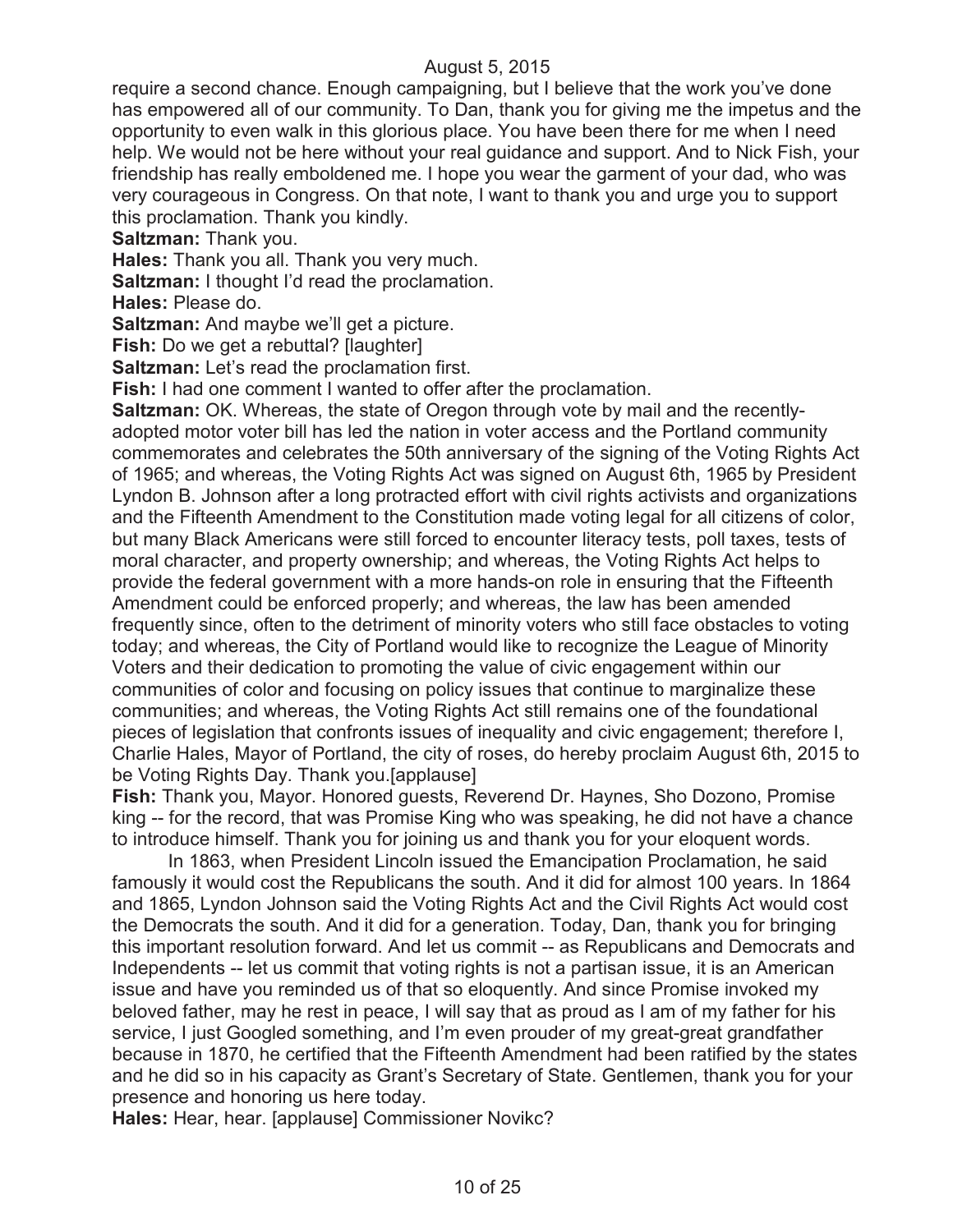**Novick:** Thank you, Reverend Haynes, thank you, Mr. King, Mr. Dozono. I have to mention, whenever Nick refers to his great-great grandfather, I also have to refer to the fact that he was the only member of Grant's cabinet who wasn't corrupt -- [laughter] -- and was referred to in Richard Hofstadter's great book about American history as a guy who adorned the cabinet like, quote, "a jewel on the head of a toad." [laughter] But in keeping with what Commissioner Fish just said, I just wanted to note that actual although Lyndon Johnson correctly predicted that the south would hold the Voting Rights Act against the party who had the President at the time, at the time, it was not a partisan issue when Everett Dirksen as leader of the Republican party helped break the filibuster and pass the Voting Rights Act.

I just wanted to take this opportunity to read a bit of President Johnson's speech in which he introduced the Voting Rights Act to Congress, with apologizing for the fact that he used a now very outdated term for African Americans. He said, "But even if we pass this bill, the battle will not be over. What happened in Selma is part of a far larger movement which reaches into every section and state of America. It is the effort of the American Negroes to secure for themselves the full blessings of American life. Their cause must be our cause, too, because it is not just Negroes but it is all of us who must overcome the crippling legacy of bigotry and injustice, and we shall overcome."

It is so distressing to see that now, 50 years later, as documented in New York Times this last Sunday, a group of determined opponents to democracy have launched a lengthy and unfortunately successful campaign to undermine the Voting Rights Act. And I'm glad that we have warriors like Mr. Dozono, Reverend Haynes, Mr. King, and members of this Council to continue the never-ending fight. Thank you very much. **King:** Thank you.

**Hales:** Thank you. You know, I want to reflect a little bit. I appreciate my colleagues' comments very much, and Dan, thank you for bringing this forward. I want to reflect a little bit on your presentations because I thought they were eloquent. Thank you for being here today.

It seems to me if we look at our situation now -- and some of this was captured in the resolution -- there are three tests we ought to hold ourselves to. One is access, and that's what the Voting Rights Act -- and in fact, the motor voter act that we should celebrate as a state -- that's what that's about. That's to me step one. Does everyone have equal, unfettered access to civic participation? The next one is inclusion, and that requires effort. I'm proud of the efforts we've made as a City. We have more to do. I've often told a story about one of the most moving moments for me being on the Council the last seven years. It was something that Commissioner Fritz provoked, which was deliberate outreach to communities of color who then came to our budget hearings and made presentations about what they wanted for their community, whether it was Hmong Chinese elders or Somalis moms talking about parks. And she asked in the course of that budget hearing, "for how many of us is this the first public meeting you've attended?" And about a third of the hands in the room went up. And to me, that was a wonderful, moving Portland moment that shows we're really trying to be inclusive. And then the third test -- which is even harder than access and inclusion -- is power and influence. Do the communities of color in our city have power and influence? Not just access, not just inclusion, but power and access. I think we should hold ourselves to all three of those goals.

I think there's a lot to celebrate, particularly again with this passage of the motor voter act that's running counter to the pernicious trends that Commissioner Novick mentioned and Commissioner Fish mentioned that are happening in the Congress. But we're going the right way in Oregon towards access, towards inclusion, but we need to keep working on all three of those fronts. And I know the three of you and our activists in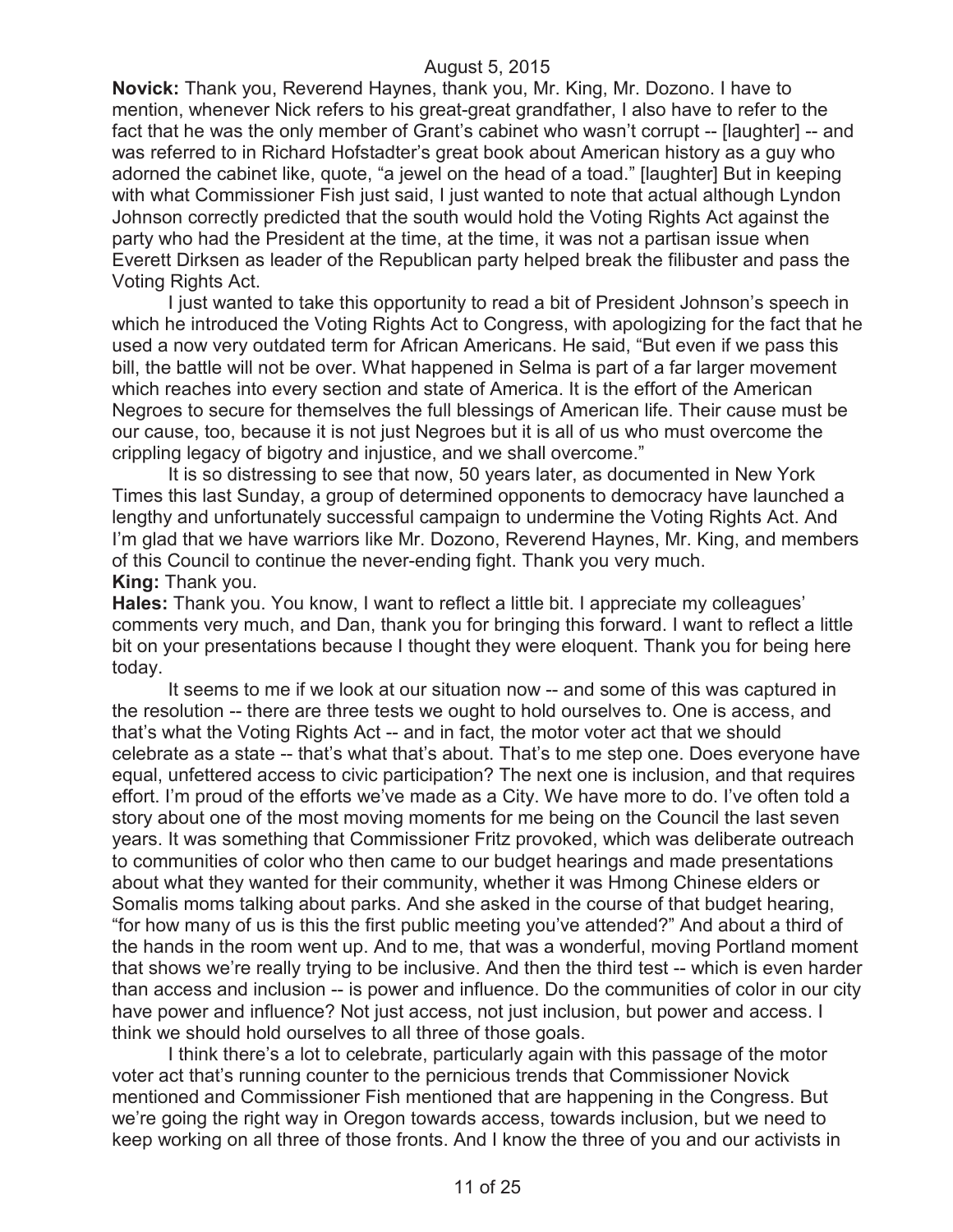our city will keep pushing on all three fronts and making sure we get to that promised land of not only equal access and equal inclusion, but also equal power and influence for all the communities of our city. Thank you for everything that we do. Dan, thank you for bringing this forward. We'd love to take the picture with the three of you to commemorate this if we could.

**King:** Thank you, Mayor.

**Dozono:** After you pass this, right?

**Hales:** We don't have to actually vote -- it's good, it's done. That's the nice thing about a proclamation.

**\*\*\*\*\*:** Oh -- [laughter] [photo taken]

**Hales:** Thank you all very much. Sho, Promise, Dr. Haynes, great to have you here. Thank you. Alright, let's move forward into our remaining agenda which we should maybe take up the consent calendar item that was pulled and deal with that briefly. Item 824, please. **Item 824.**

**Fish:** Who pulled that, Karla?

**Moore-Love:** Mr. Lightning.

**Hales:** I don't think there's a presentation. I think the summary information is pretty clear, which is this is a case in which improper information was provided to an applicant and there was a claim and the claim was agreed to. So, I think I've got that right, Commissioner Saltzman?

**Saltzman:** Yes.

**Hales:** I think that's a summary of what happened. So, it's fairly unusual for us to pay a claim like this, but when we make a mistake, we own it. I think that's a fair statement of what happened.

**Lightning:** My name is Lightning, I represent Lightning Watchdog X. One of the concerns I had on this is that the -- my understanding -- the permit was rescinded. I don't really have an understanding on why that would have been. It had a delay on the project. I wanted to have a more clear understanding, I guess, that's why I pulled it -- to understand why Marty Kehoe had a delay on his project and why this was paid out from the City. I just wanted to have a more clear understanding and I don't believe that we've been able to do that as of this time.

**Hales:** I think the explanation that I got was that the staff erroneously sent the applicant, Mr. Kehoe, down one path in the regulations and should have been sent down another that. That added a great deal of time and process costs to the application and it was our fault corporately because we'd given him inaccurate information about the type of review that that project was subject to. I believe that was the basis for the claim and why it was approved.

**Lightning:** OK, just so I have an understanding -- it was more of a time delay and the amount was determined upon the damages on his overall project?

**Hales:** Correct.

**Lightning:** Fair enough. Thank you, sir.

**Hales:** You bet. Mr. Johnson?

**Charles Johnson:** Good morning. For the record, my name's Charles Johnson. I think -- if it's possible based on the terms of the settlement or agreement -- if you could just briefly summarize which bureau the misunderstanding happened in and let the public know. We're confident that the Council would take protective action obviously to make sure that people don't encounter this problem again, but I think transparency to your constituents - it's appropriate to say a little bit about how the mistake happened and which bureau. We don't need to name-call, but just to identify --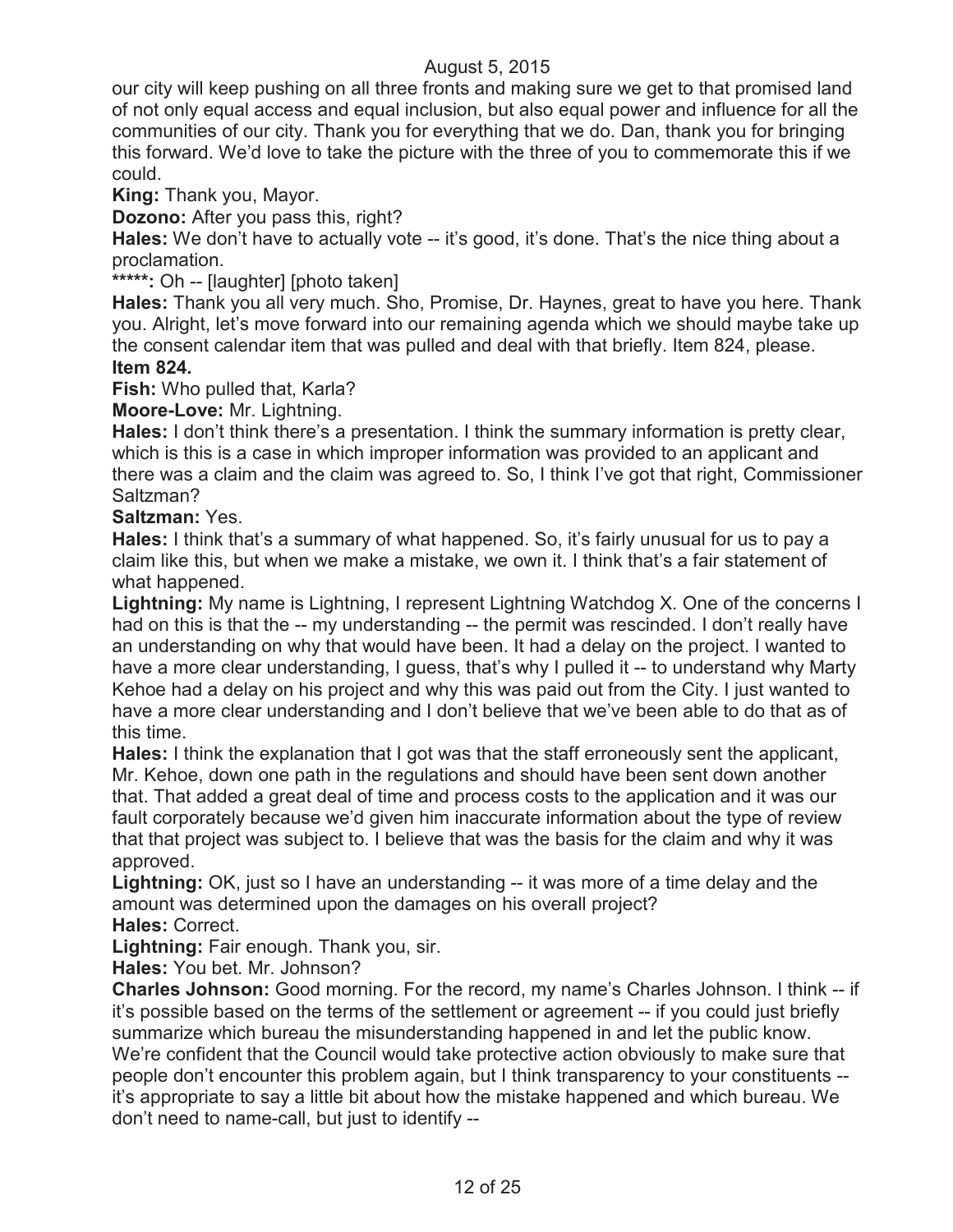**Hales:** It was the Bureau of Development Services because that's where these are processed. Any other questions or concerns? Let's take a vote on approval of that claim. **Item 824 Roll.**

**Saltzman:** Aye. **Novick:** Aye. **Fish:** Aye. **Hales:** Aye.

**Hales:** OK. Regular agenda, item 826.

### **Item 826.**

**Fish:** Mayor, I'll move to suspend the rules.

**Hales:** Is there a second?

**Novick:** Second.

**Hales:** Any opposed? The rules are suspended. Is there another motion?

**Fish:** Mayor, this is a second reading. I was not here last week but I have been briefed on the issue. It is a second reading but I would move prior to the vote that we -- I move that we put an emergency clause on the ordinance.

**Hales:** Is there a second to that?

**Saltzman:** Second.

**Hales:** Do we need Council from staff before we act on a motion to add an emergency clause to this?

**Anna Kanwit, Director, Bureau of Human Resources:** No, Mayor.

**Hales:** OK. Roll call to add the emergency clause, please.

#### **Roll on emergency clause.**

**Saltzman:** Aye. **Novick:** Aye. **Fish:** Aye. **Hales:** Aye.

**Hales:** Any further recommendations before we act on this now?

**Kanwit:** No, we are just here to answer any questions.

**Hales:** Questions for staff? If not, second reading roll call as amended.

### **Item 826 as Amended.**

**Saltzman:** Last week, I expressed my expectations of ethical behavior that should be conducted with bargaining units and City representatives during negotiations. And what was clearing gnawing at me was the fact that Local 483 owes the City \$80,000 for past behavior, and other bargaining units in the City have paid what they owed us but 483 have not. And that gnawed at me, as probably was evident last week from my behavior.

I sat down with representatives of Local 483 this week and heard in greater detail their side of why the balance had not been paid. As we know in this business, there's always at least two sides to every story. I appreciated them taking the time to come by and have a talk. And while I still fully don't understand the arguments of the disputed outstanding balance, I probably never will. Labor relations can be pretty arcane and somewhat of a black box to me on some nuances. But I do have the utmost gratitude and respect for the jobs our men and women in the Parks Bureau do, and my further protest by delaying the implementation of this ordinance, it would serve no purpose but delay hardworking employees from becoming full-time employees and also some of them getting health insurance coverage. I definitely do not want to do that, I see no further point. I think I've made my point about my concerns and I'm prepared now to support this agreement and mainly to see the hardworking employees in the Parks Bureau get their proper due as determined by the arbitrator. I vote aye.

**Novick:** I really appreciate the fact that Local 483 and the Commissioner sat down and had a conversation which has led us to this result. Thank you very much, both of you. Aye. **Fish:** There are two issues really before us today. One is compliance with an arbitrator's award, and two is our continuing efforts to provide full-time employment with benefits for our hardworking frontline employees. And there's a convergence. Council has been grappling with how to implement this award, and it is a challenge in part because of the dollars we have to identify to pay. But let there not be any doubt that the Council has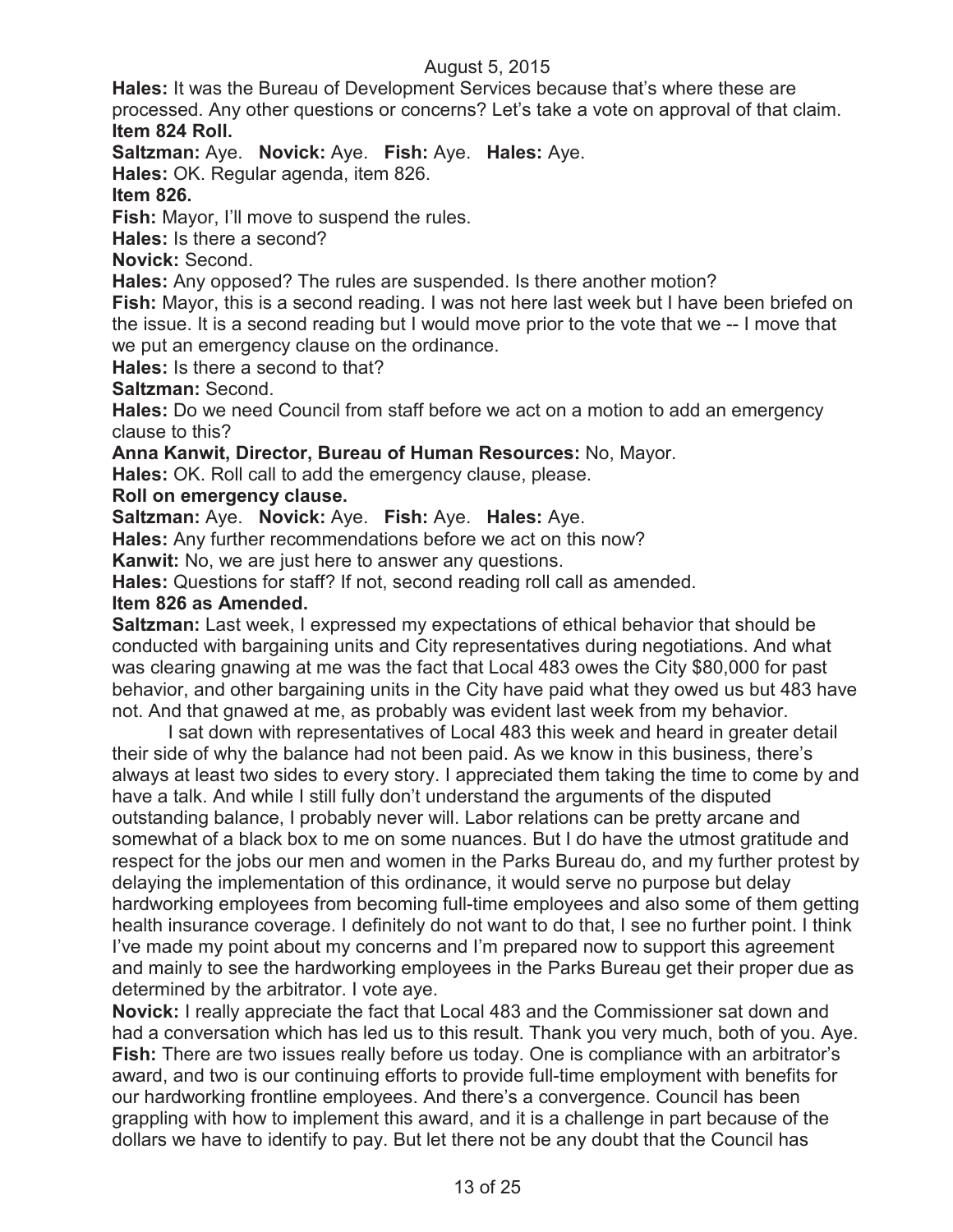collectively a commitment to raising the working conditions of people who work for the City. And so I thank our HR team, the Mayor and Commissioner Fritz and my colleagues who have been grappling with this. I fully support this phase one of the resolution of this grievance. Aye.

**Hales:** Well, our Parks Commissioner is not here today because she's visiting her family in England. Maybe she's watching us online and drinking a glass of good British port to celebrate, I hope so. I want to mention her not only because we know how committed she is to this relationship, but because she has three priorities for the Parks Bureau that this Council shares and that I know Local 483 shares, and that is to put the system into good repair. She is constant in her attentions to that issue here in our discussions -- whether it's about budgets or anything else -- to put the great park system that we have into good repair, to expand its reach to people that don't have access to parks yet, to make us a city of opportunity where everybody has access to parks and recreation, and then third, to be a city of opportunity where kids that need to have access to recreation get it and aren't kept out by the imposition of a fee that ends up being a barrier. Some of our Parks team has done such a great job of implementing that direction are here.

All three of those priorities are shared between us as a Council and with a great bureau and Local 483, but they won't be accomplished without work of our employees and without an effective partnership. That's why getting to yes on this particular labor issue is really important. We all have a lot of work to do to make those goals real -- of a system in good repair, of a park within walking distance, and kids that need recreation choices getting them. There's a lot of work for this to take place, a lot of extra hours worked. I was out at Dishman last week and saw the heroic work that our recreation staff is doing to deal with 2000 kids who've taken us up on the opportunity for a free summer pass. What a great problem to have -- the center is full of kids. So, there's a lot of work to do.

I want to commend you, Anna, and our team at the City, the City Attorney's Office, and the labor relations of getting to yes with Local 483, and to the union, as well. We have these shared values, we have these shared goals, and it takes an effective partnership with our labor union and our workforces get there. I'm very happy that we're at this point. Look forward to more work together under this agreement and others. Aye. Thank you all. **Item 827.**

#### **Hales:** Commissioner Saltzman.

**Saltzman:** Thank you, Mayor. This item would make a change to our Multi-Unit Limited Tax Exemption program for affordable housing. The goal of these changes is to increase the creation of affordable housing in market rate developments.

We have very few tools to incent the private market to create affordable housing. In fact, we have only two -- this is one of them and the other is our waiver of system development charges. The proposed changes to the program are to adapt current market conditions and encourage the production of more affordable units.

Currently, the program only allows applicant to apply once or twice a year. This does not really accord to the realities of development which is happening all the time. So, we're making -- the window will be open for applications year-round. The changes also focuses our public benefits we require beyond affordability on two key issues: requiring that the development have at least 5% of all the units be adaptable to individuals with physical disabilities, and additional requirements to achieve higher minority, women, and emerging small business participation rates.

One of the biggest barriers to achieving more affordable housing is the current \$1 million cap on foregone property tax revenue available for this program. We are seeking a modest increase to \$3 million per year conclusion we estimate can produce 200 affordable units per year. If Council approves these changes, the County Commission must also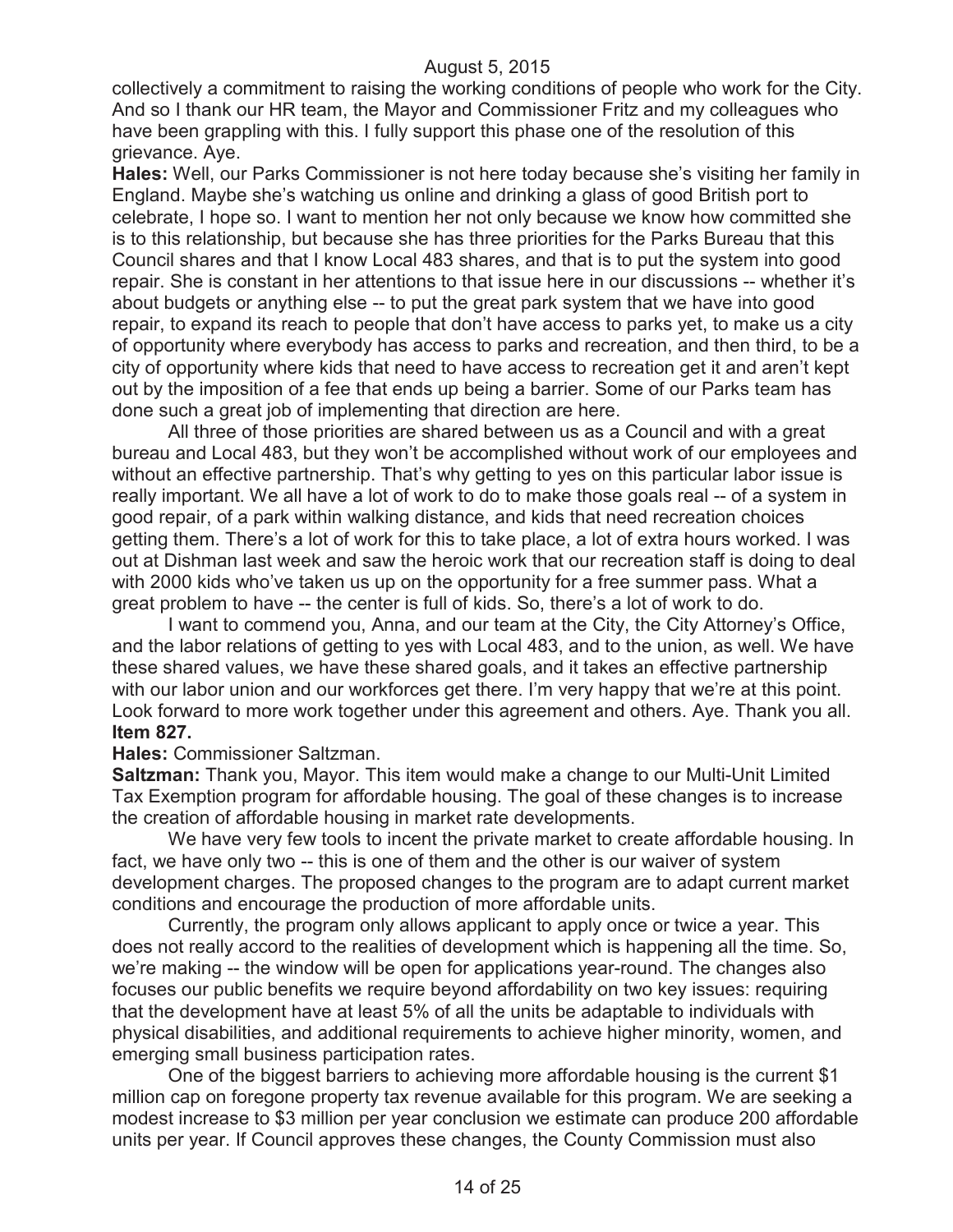approve this package where these changes will become effective. To go over details and answer any questions, I would ask for our Javier Mena, our Assistant Director of the Housing Bureau; and Andrea Matthiessen, the program manager, to come up and answer questions or amplify. They'll be followed by John Miller, the Executive Director of Oregon ON and Tony Jones, the Executive Director of Metropolitan Contractor Improvement Partnership.

#### **Hales:** Good morning.

**Javier Mena, Portland Housing Bureau:** Good morning, Mayor Hales, Commissioners. It is very exciting for us after working with this program for three years and seeing the challenges that we have and the opportunities that could come about to bring this to you today for approval so that we can increase the number of affordable housing units within that central city in areas that are very important to us. I will turn it over to Andrea, who has more details in terms of program changes and answer any questions you might have. Thank you.

**Andrea Matthiessen, Portland Housing Bureau:** Good morning, Mayor, Commissioners. Andrea Matthiessen, Housing Bureau staff. We last brought you this program back in 2012, at which point we committed to a three-year implementation window and then a review and kind of a report back with some updates. So, we sit here today to bring you our proposed revisions. As Commissioner Saltzman stated, they are primarily to respond to current market conditions and also to better align program implementation with development timelines.

The majority of the revisions are actually to clarify the City's priorities for what we're looking to get out of this program and the public benefits the City needs to realize from this program. I'd say there's half a dozen or so of those at a very high level. They are increasing the strategies for minority participation in the program; clarifying our practices for getting communities who live around these developments into these affordable units, helping them become aware, helping them access them. The third thing we have done in these proposed revisions otherwise to beef up the tenant protection strategies. So, those in slightly more detail are to allow income was our low income tenants to rise in place from 60% MFI to 80% MFI or in higher opportunity more expensive areas from 80% MFI to 100% MFI. We're also requiring developers to provide the City a 240-day notice and tenants a 180-day notice anytime that either a project or an individual unit may cease to receive an affordable rent. We've also structured some very predictable -- which our development partners appreciate -- noncompliance penalties when projects are no longer providing the affordability required, the full 10-year affordability required by this program. Lastly, we're just clarifying the public benefit around accessible units, 5% of those units in a project needing to provide adaptable units to disabled populations. So, that kind of in a nutshell at a high level are some of the strategies we are recommending to clarify the City's priorities.

The primary way that we are revising the program to better align with development timelines is to allow applications on a rolling basis. We've been accepting those for the past three years in a closed window and a competitive process, and that really has not worked well in terms of seizing the opportunity for private development and incorporating affordable units into those projects.

**Saltzman:** Thank you.

### **Matthiessen:** Any questions?

**Fish:** I have a bunch, thanks. Andrea, I'm going ask questions about process and then substance. But first, I just want to acknowledge a couple things. I'm completely supportive of the opportunity component of this program, and you do that by expanding the geographic scope of its application. Dan has been very clear about supporting an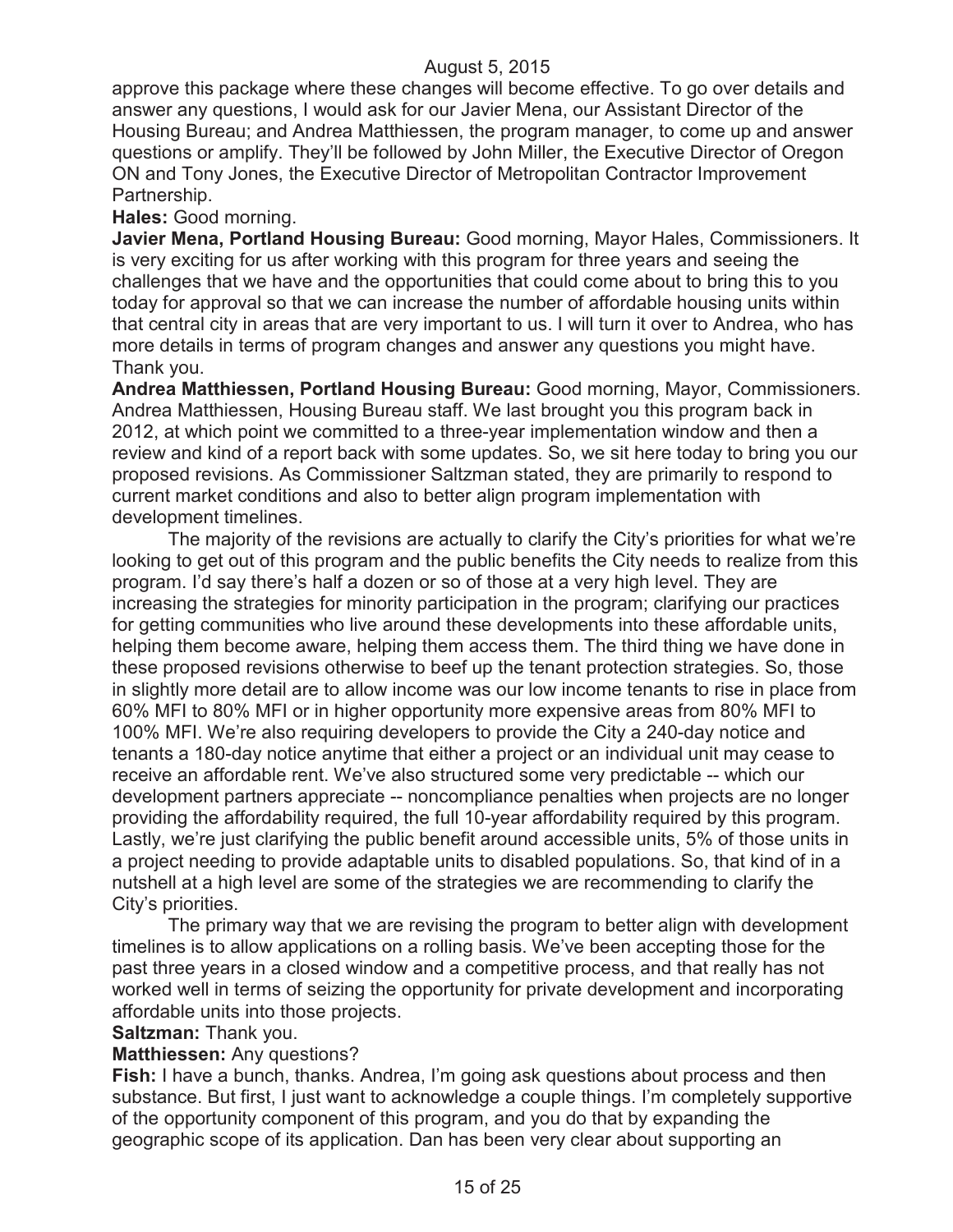opportunity agenda, meaning that we'll be able to use this tool in high opportunity areas as well as emerging areas. I support that component. I think the strengthening equity goals is very important and that is based on our experience. I support you fully. I applaud you putting at least 5% for accessible units, because I think access particularly for our aging population is important. I appreciate that there's some tightening of the bolts on MWESB.

There's a few areas I don't understand as well, and then I have a process question. The competitive process we put in place three years ago was designed to take advantage of the best thinking in the private sector but through a competitive process, raise the bar. In other words, have people competing against each other hoping the bar would be raised. I think what I hear you saying the competitive process has not been as successful as we hoped because it's taken out predictability. Is that the problem?

**Matthiessen:** I think that's correct.

**Fish:** And we want to be as opportunistic as possible. So, if you eliminate the competitive process and you want to be able to communicate to the development community that we have money available, you have to raise the cap. So effectively, if you take out the competitive process, we're gonna need more money in the program otherwise you're back to the same problem. Right? So having worked on this for a couple of years with a prior chair through the Big Look process that you are both veterans of, has the County endorsed this proposal? And most specifically, has the County agreed to the lifting of the cap to three million?

**Matthiessen:** So these proposed revisions were developed in conjunction with program user and Multnomah County input and involvement. So at a staff and County tax assessor management level, there is support for these programmatic changes. In terms of the cap and whether there is Multnomah County support for that, I think that that's there conceptually because they understand the need for predictability as well as clearly the desperation for affordable housing. I haven't had those conversations personally to be able to confirm with any certainty.

**Fish:** I just want to -- this is a process question. When we did the Big Look, it was the County Chair and the Housing Commissioner jointly coming up with a realignment of this program and that's because it's uniquely a City-County program. And the impact falls on the County, because the assessor has to agree to take the property off the tax rolls. And as we learn the hard way, the assessor is a free agent in this dance, so there's three sovereigns.

When we did the comprehensive change before, the County Chair came before us and said, I bless this package, because it had an impact on the County. I wanted to put down a marker that I'm reluctant to adopt something until there ills support from the County that they agree to raise the cap because the foregone revenue piece is exclusively within their control. If they don't agree to take these properties off the tax roll, it doesn't matter what the City of Portland does. And the only reason we have a cap in terms of foregone revenue -- because you'll recall that was not the City's interest to have a cap -- is that the County insisted on a \$1 million cap.

**Saltzman:** I've spoken with County Chair Kafoury and she does support increasing the cap.

**Fish:** To \$3 million?

**Saltzman:** Yes.

**Hales:** Good.

**Saltzman:** We'll find out soon whether her entire board also supports that. **Fish:** Chair Kafoury has told you she supports the \$3 million cap? **Saltzman:** Yes.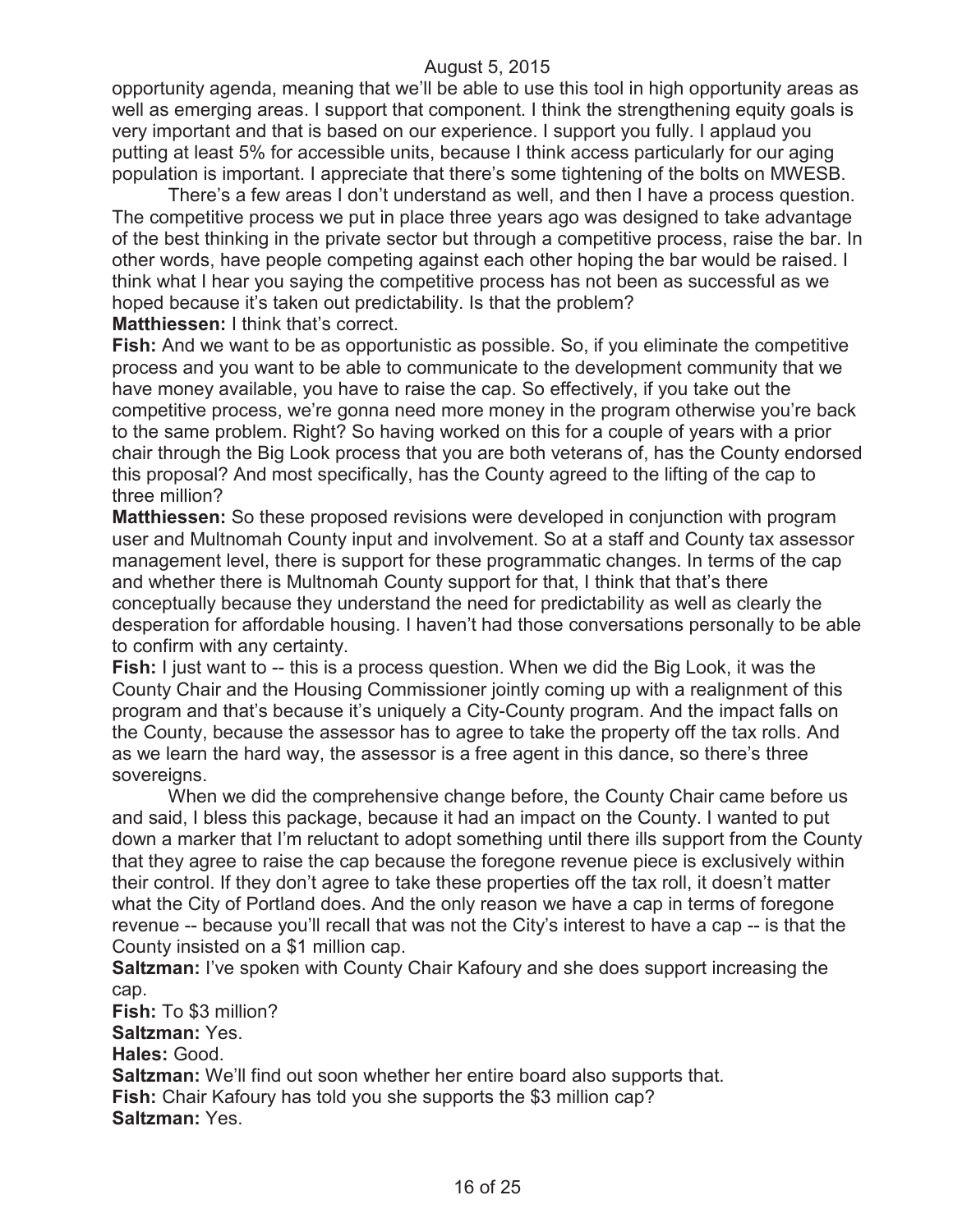**Fish:** OK. Can you explain in plain English why you're proposing to eliminate the regulation that capped the developers' rate of return at 10%? It's a little complicated but I think it's useful for us to understand the thinking.

**Matthiessen:** In plain English, OK --

**Fish:** In other words, so that I can understand it.

**Matthiessen:** Right. So, I think the way that I would describe the 10% rate of return -- if I can refer back to state statute -- is that it's a historical kind of holdout from a legal test. So, the state statute uses language around "but for" so projects would not happen but for the tax exemption. And so, years ago, the thinking around that was the actual building of that project would not happen but for the tax exemption. Today, we have now interpreted that "but for" language with lots of County support and legal opinions that read the authority that's integrated in those projects would not happen but for the tax exemption. So, the previous "but for" test was captured in that 10% rate of return test, and since we've moved away from that statutory interpretation, we now have a different test.

**Fish:** And just to be clear, when you say we've moved away from that statutory interpretation, our lawyers have told us we're on solid ground in doing so?

**Matthiessen:** Correct. And almost more importantly, the Oregon Department of Revenue, which kind of has oversight over this part of the statute, and the Multnomah County Tax Assessor's Office and their attorneys support that interpretation.

**Fish:** Colleagues, I know this is a dry issue, but as Dan remembers, there used to be a huge amount of drama about this question because the "but for" was literally without this program this would remain a piece of dirt, undeveloped. And what we're now saying is without this program we wouldn't have the affordable component of a new development, which is quite different. I mean, it's a different way of looking at the public benefit. But I agree with you, Andrea, it aligns with I think our more current thinking about what the benefit of the program is, and that is to trade the property taxes for a certain number of affordable units in the building.

And then finally, what is the carrot and stick part of this? If someone's out of compliance within the 10 years or backs out of the affordability provision or whatever, what stick do you have to penalize someone who breaks faith with the agreement? **Matthiessen:** Two things happen. The property is immediately added back to the tax roll, so they start to pay the property taxes which in some cases are pretty significant. And then additionally, we've calculated those noncompliance penalties that I referred to previously, and one of the complaints we heard from program users was those weren't predictable so they couldn't make any calculations. So, we've made those very predictable.

**Fish:** I don't want to be unduly provocative here, but have you considered the following. If during the 10-year period -- and I think personally, I'd like to see the 10-year period extended, but I understand why we've chosen 10 years. If someone during the 10 years breaks the covenant, why don't we just move to collect property taxes if the abatement was never granted?

**Mena:** Because there was a period of time where it was granted and we did not -- when we were looking at the changes that we would propose -- either that we wanted to clarify was the certainty of financing all of those things. If for whatever reason it would create an uncertainty as to how much the penalty would be, then there would be a reluctance from developers to use the program altogether. And so it's trying to provide certainty as to when it's terminated and what would happen once it's terminated.

**Fish:** OK, but we typically say that a 60-year covenant is the gold standard, and so you and Commissioner Saltzman have put 60-year covenants on preservation deals and 30% projects. Here, we're talking about 10 years. And there is a lively debate about whether 10 years is enough. Let's assume 10 years is the right number. If you don't fulfill the 10 years,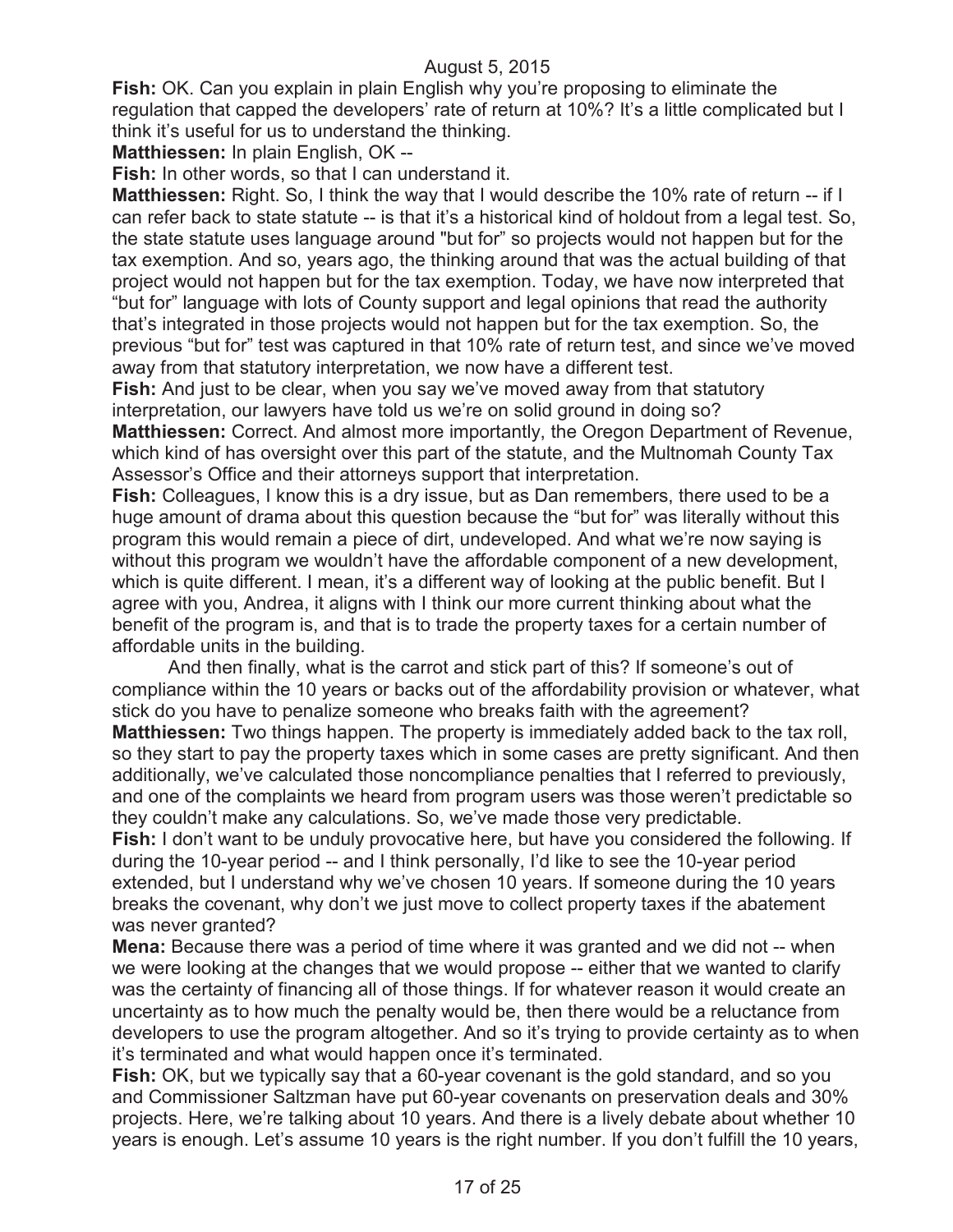why should you get a pro rata benefit of the program? Why shouldn't you forfeit the whole program since the minimum expectation that is for 10 years that unit will be affordable? **Matthiessen:** This set of proposed revisions was -- I think as I mentioned -- kind of developed with program user input. So, we surveyed and involved a handful of past development partners and prospective development partners in some of our proposed revisions and our thinking. And what a lot of them said was there is a balance of what can be required of developers for them to engage and utilize the program at all.

**Fish:** I don't want to hold this up, Mayor, but we're limiting the competitive process, we're raising the cap so there's more money in the system, we're making it more user-friendly, we're clarifying some of the policy goals which I think is the guts of this -- that's the part I really applaud. And sounds like you're making other comments and changes. What I would ask, Dan -- not for purposes of today -- is at some future time could you come back and let us know whether the current mechanism for penalty is sufficient and whether -- again, we're trying to make this as user-friendly as possible, but I don't think it's a huge burden to expect someone to comply with a 10-year period. In most instances, if someone takes the benefit of the bargain but then doesn't deliver, normally you go back to the beginning and say that, you know -- and here someone could game the system by sort of figuring out "I'll comply for six or seven years, pay a fine" and we end up short. I get that we would cease giving them the property tax abatement prospectively, but I don't want to have any conversation that there will be 10 years. In fact, I hope we have a system that encourages people to re-up another 10 years under a user-friendly system, because the goal Dan has set is to get closer to 60, not 10.

**Saltzman:** I will commit to explore this issue further and bring something back or share something with all of you on that.

### **Fish:** Thank you.

**Hales:** Good. Other questions for staff before we bring out Mr. Miller and others that want to speak? Thank you both. Stand by. Good morning.

**Tony Jones:** Good morning, Mayor Hales, Commissioners. My name is Tony Jones, I'm the Executive Director of Metropolitan Contractor Improvement Partnership. We are a nonprofit business center for contractors, primarily serving minority and disadvantaged contractors. We provide a plan center, do one-on-one coaching and counseling, and we do an annual trade show. We do a number of service to help build capacity for minority and disadvantaged contractors. We're here today support the MULTE program as an avenue to bring additional affordable housing unit into the market. We must use a continuum of strategies to provide affordable housing and livable communities.

The cities that have a track record of actually building minority businesses and minority communities -- one of the first things on the list is having strong affordable housing, a strong pool of affordable housing unit. That's critical to growing minority communities. I think it's interesting to note and I think it's something that -- it's good that we have this avenue to have this continuum of strategies to bring affordable units.

We believe that the recent revised administrative rules is a step in the right direction to engage private developers with the minority and women contracting community. Having access to more market opportunities to secure consistent pipeline of work is a critical component to grow minority businesses. That's one of the challenges I see in the work that we do every day. Most contractors -- a number of them -- they are connected pretty well to the public sector because the public sector has goals requirements, targets, things they're doing to get minority contractors, women contractors engaged with these agencies. But in the private sector, it's much more difficult. This provides an avenue because of the proposed rule changes that we can interface and also have minority, women contractors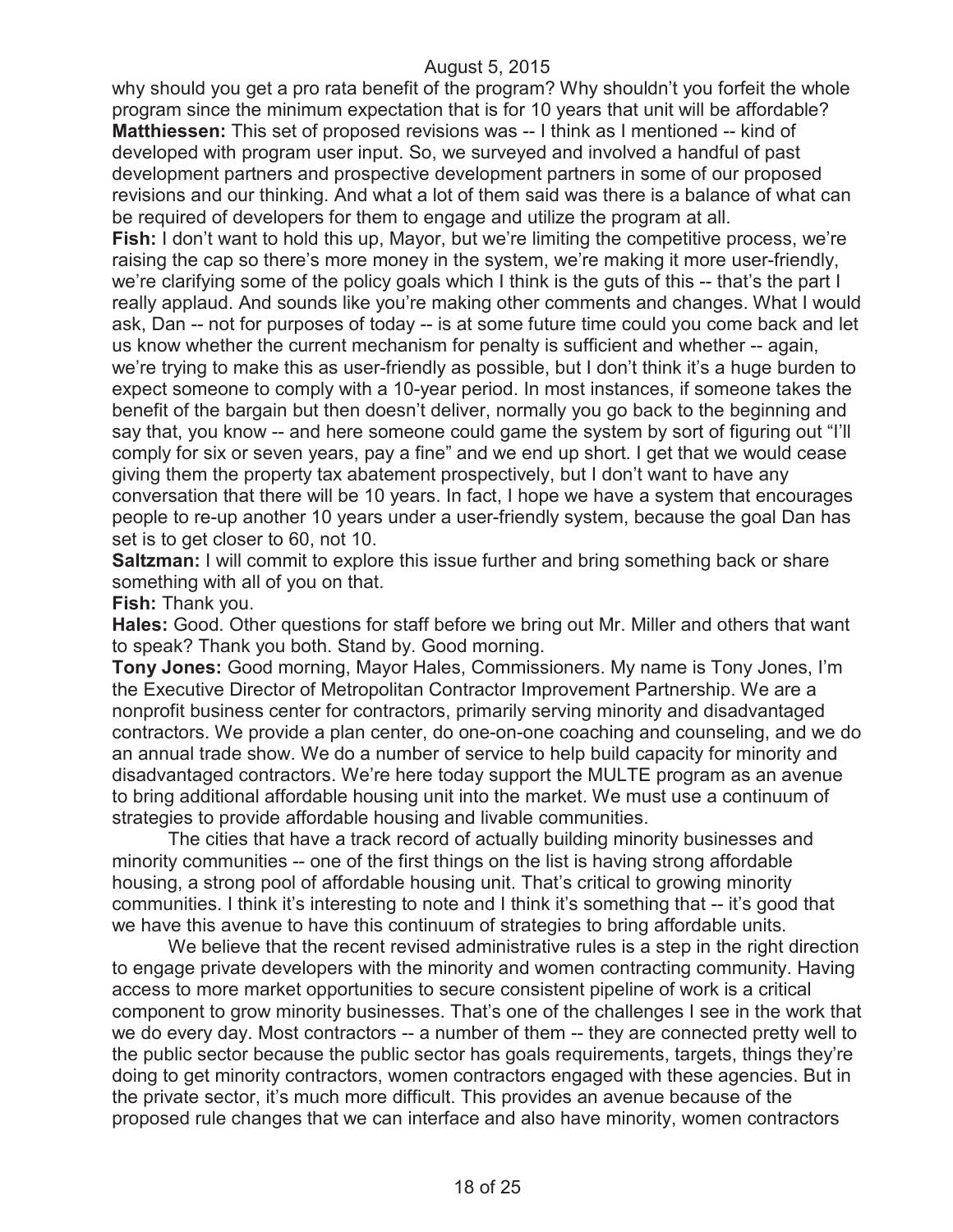interface with private developers to open up those doors and provide the opportunity for minority, women contractors to have a new market and new access for work.

I thought, Mayor Hales, your comments about power and influence with League of Minority Voters was really powerful and important. One of the things I wanted to encourage is through these administrative rules that the Housing Bureau set aspirational targets for MWESB participation. I do recognize these are private projects, but I think -- just as your Commissioner Fish asking for clarity in some of these requirements -- I think that if the developers have an aspirational target, it's clarity. Right now with just a good faith effort it's not clear what the developer's going to try to accomplish, but with a target that's reasonable, I think it sets some priorities for the developers to say, "OK, this is what we are trying to accomplish." That's a change I'd like to see that added. But overall, our organization is very supportive of the MULTE program. Thank you very much. **Hales:** Thank you. Good morning.

**John Miller:** Good morning. I'm John Miller, I'm Executive Director of Oregon Opportunity Network. I'm here this morning to speak in support of the change to this ordinance.

I sat on the Big Look committee back in 2011, 2012. That was a long and tough process. Commissioner Fish is correct, the County was pretty strict on the \$1 million cap. But I think times are very different in these days. I know that the County has been making - - it's the first time -- direct investments in affordable housing production. So, certainly they are as interested as we are and as the City Council is in trying to solve the affordable housing crisis. I know Chair Kafoury is out of the country right now, but I understand that when she gets back she will voice her support for this.

Right now, the market is just quite different than it was back in 2011, 2012. Back then -- I agree with Commissioner Fish -- the intent was to get empty fields to have housing on them. Well now, as we all know, housing development is at a frantic pace and there are very few affordable units being built within that production cycle. So, this creates an opportunity for the private sector to get engaged. And I've sat here before several times and I know that City Hall, the nonprofit community -- we're not going to be able to solve this affordable housing crisis without getting the private sector engaged.

As Commissioner Saltzman pointed out, there's only two tools right now. One is the SDC waivers and the other is this program. And this program -- I think the competitive nature of it currently has made it a tough option for developers, especially in this hot market. Developers don't have time to wait to see if they might get this exemption for a building that they could build right now at market rate and charge really high rates for. So, it makes a ton of sense to get rid of the competitive cycle. Raising the cap also makes a lot of sense -- going up to three million -- we could argue it should be higher than that but it might be hard for the County to accept more than three at this point.

Also, I think getting more MWESB firms engaged is really critical. When we look at the State of Housing Report, it's very clear in that report that most minority families are priced out of the city. There's two ways to solve that problem. One is to get more affordable units, the other way is to raise wages of minority workers. Getting more minority contractors engaged in this type of work will raise their wages and allow them to occupy more of these units.

Another thing that I like about this proposal is the affirmative marketing plans that the City will ask developers to have. I think one of the things we're seeing is even when affordable units are built, if there's not a direct outreach to underserved communities, those will be snatched up right away. I think that's another very good feature here.

The fact that tenants will be allowed to have their incomes increase in place is also a really nice element to this. Oregon ON worked hard in the legislature this last session to get HB 3082 passed which allows jurisdictions to implement that. That's really critical for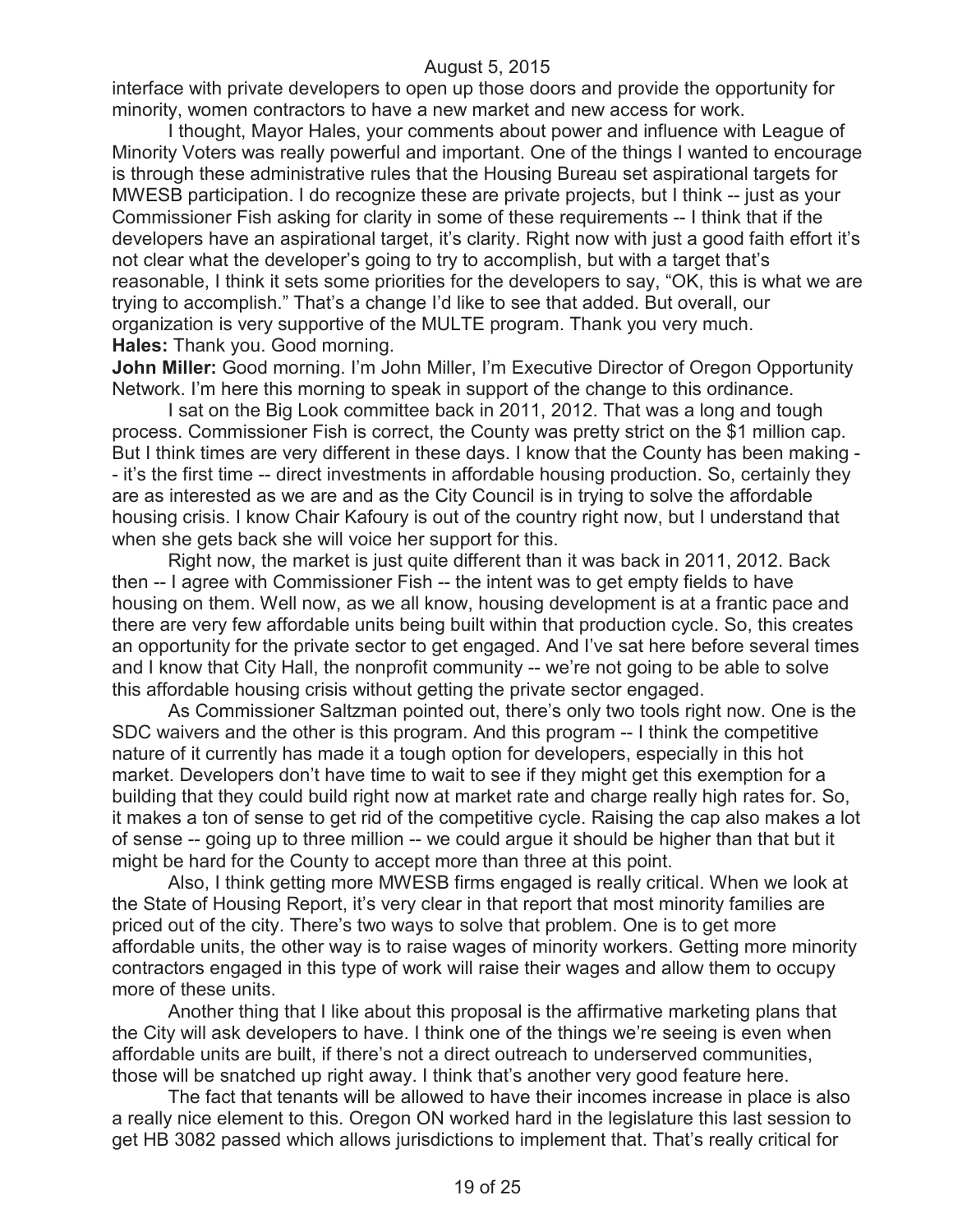folks as they're trying to increase their wealth and move into home ownership. And so, having in place is really important.

One thing I would add -- actually, I would just say, we're very supportive of everything within this package. I would add that adding an option to sign up for another 10 years or even a 10 years after that so developers can continue enjoy the abatement but also we continue to have the affordable units on the ground. It's really critical, so I would encourage to you see if there's a way to extend this beyond the first 10-year period.

I'd also give a little bit of a nod to Commissioner Fish's suggestion that if they fall out of compliance, then the full tax amount is due from the beginning of the project. That's a nice stick. I think it's a very good carrot and it ought to have a good stick too if they don't comply.

So, this is a great solution. It's not obviously going to solve our affordable housing problem in the city, but it's a great step in the right direction. And we've had a few lately, the FAR bonus is another one. You know, these will add up to a comprehensive solution but we have to make sure we take advantage of every one as they come along. Thank you.

**Fish:** John, can I just ask you a quick question since you're here? **Miller:** You bet.

**Fish:** If there was an opportunity to extend beyond 10 years but it was limited to a proportionate abatement -- proportionate to the percentage of units that are affordable - would that have some attractiveness in the marketplace?

**Miller:** I guess I would say it depends. It depends upon what the rates are, what the market rents they can get at that time, but --

**Fish:** My only point is it doesn't have to be all or nothing.

**Miller:** That's right.

**Fish:** There might be a way to say that the abatement to the extent of the units that are affordable might continue. It's a way of extending the 10 years without the whole building getting an abatement.

**Miller:** Yes, I think that would certainly have -- again, the private sector are profit-oriented and so as long it makes economic sense for them to do that, then certainly. In fact, I would encourage us to figure out ways that it does make economic sense and we keep the affordable units. You bet.

**Hales:** Other questions? Thank you both very much. Others that want to speak on this item?

**Moore-Love:** Mr. Johnson wishes to speak.

**Hales:** Come on up.

**Charles Johnson:** Good morning, Commissioners. For the record, my name is Charles Johnson. I want to briefly echo the sentiments that Mr. Fish brought forth. We should definitely specifically ask that the large staff in the City Attorney's Office where 40 people collect taxpayer-funded salaries develop a working group and issue a report on how lost property tax revenue in the case of a situation where the developer does not maintain these units can be recouped. So when ordinances are crafted or when we work with this, I hope we'll follow Commissioner Fish's idea that we could have the City Attorney's Office bring forth a report to share when this Council and with the County Commissioners showing that legally, there is a basis to reclaim any property tax waivers or abatements that are granted to people starting off affordable housing, and then feel like, "oh, I really absolutely positively need to have a 100% market rate property." As the gentleman from Oregon Opportunity Network mentioned, there should be some stick to go with hopefully a delicious carrot. Thank you.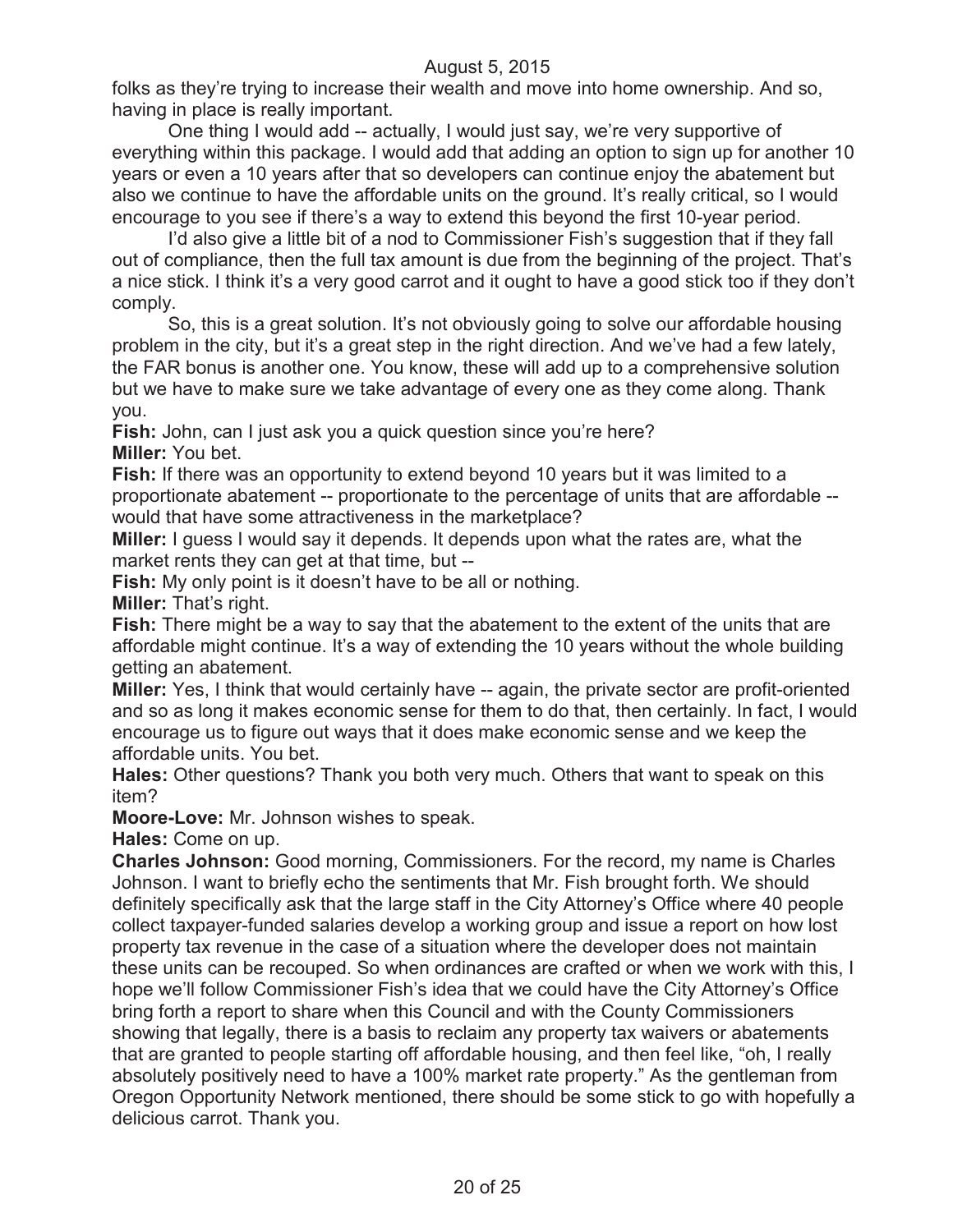**Lightning:** Good morning, my name is Lightning, I represent Lightning Watchdog X. I do improve of the MULTE program. The cap I do have a concern with. And I understand Multnomah County also went up to \$3 million. Where my concern is, -- Multnomah County and City of Portland, you both had surplus budgets and I don't think it would be unreasonable to even push that cap higher. And the reason why I say that is we're doing an estimation of 200 more affordable units at the three million cap. It doesn't take very long to calculate how many additional units we need out there, and the more the better. So, I'm hoping that maybe there can be a discussion to actually push the cap even higher, possibly to \$5 million, due to the fact we did show that we had surplus budgets.

Another issue I have on this is that on the developers maybe utilizing this program and then not being in compliance. I think if they go back to the tax rolls and begin paying tax, number one, that is a benefit to the City and Multnomah County. We need to understand that if we want to have -- my understanding on this program -- we're at 20% of the affordable units on this program of the project. Maybe if we go up to the 10 years and if they want to extend even farther and more benefits, they'll agree to maybe do more percentage of affordable units in their project. Maybe that can be negotiated at the front of the deals where we can get that extension but they agree to actually to more affordable units in the project. Again, like I say, I want to have the incentives for the developers. This offers the incentives.

I have the concern again as you know on the SDCs, any movement on that. If anything, I think they should be dropped. Everything I see here does look good to continue the developers building more affordable units, and keeping an eye in that direction, and understand the 200 estimated additional units is not going to be enough, and continue to move forward and get more units. Thank you.

**Hales:** Thank you, thank you very much. Anyone else? OK. Then let's take a roll call unless there are questions for staff.

**Fish:** If we could have staff come back up?

**Hales:** Sure. Come on up.

**Fish:** So Andrea, this is really a first-rate piece of work. And since there's going to be some follow-up, I just want to make sure the record is clear.

Opportunities for renewing beyond the 10 years -- we would look forward to hearing back from you if there is a way to give somebody the option of extending the program that's administratively workable.

Second, the penalty provision and whether we have the right mix or whether we need a bigger stick. And frankly, experience will tell us that. If people start opting out early and you sense that there's a gap in what we're trying to do, then I hope you'll come back and urge us to find a way to recapture some of the property tax abatement.

Number three is a procedural question, Commissioner Saltzman. This goes to the County. The County will deliberate. The County may decide to amend. I would hope if there are any substantive changes that they propose that you come back to us for approval. Because I think you've made it clear to me that there's a linkage between developing the competitive process, for example, and lifting the cap and some other things. If the County has a different view, I hope it comes back to us for ratification. **Mena:** Most definitely.

**Fish:** And the third thing is just a request. Commissioner Saltzman has added some new voices to the PHAC. And I think we have probably the strongest lineup we've ever had. He's got private developers, people like Dike Dame. We've got new voices. I would just ask when we have proposed policy changes in the future, would you please note on the Council document whether it has been review with PHAC and has their approval? Because I have found and I think Commissioner Saltzman has found that we often get great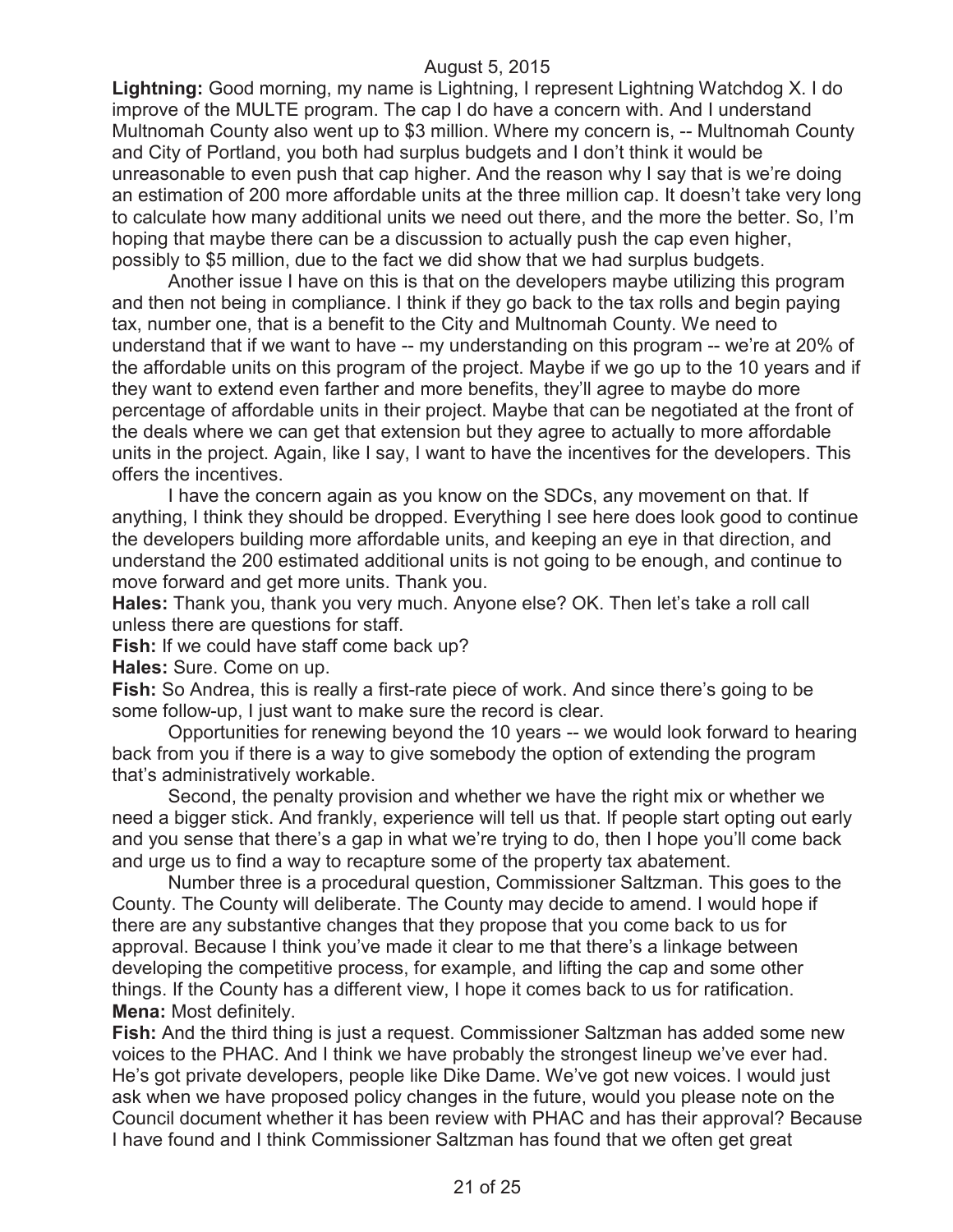feedback from the PHAC. I want to make sure they're getting a cut at this before it comes to us so we have the benefit of their input.

**Matthiessen:** In this specific instance -- of course we will do that moving forward -- but with these changes, we had actually had two PHAC meetings that they were reviewed with PHAC.

**Fish:** OK. Since it doesn't say that on the sheet, just let us know. They're a very independent-minded group and we all benefit from getting their feedback. Thank you for your outstanding work.

**Hales:** OK. Any other questions? Thank you both very much. Let's take a roll call, please. **Item 827 Roll.**

**Saltzman:** I'd like to thank the Portland Housing Bureau -- Andrea, Dory Von Bockel, and Javier Mena -- for their hard work in doing the process to come up with these changes and to listen to the various points of view. I appreciate the points raised in testimony and by Commissioner Fish. We will certainly take a close look at those -- and Mr. Barnes, also, about aspirational goals for minority participation. I think this is a good program. You know, 200 units of affordable housing a year is not going to solve the problem but as John Miller said, things are starting to come together in pieces that are slowly here and there and I think are going to start producing more affordable housing in a time when we have a redhot market. It needs proper incentives if we're going get the amount of affordable housing we truly need to serve our residents in the city of Portland. This is a great step forward. I look forward to the County's consideration and hopefully approval of this as well. Aye. **Novick:** Really appreciate the work the bureau has done on this, and Commissioner Saltzman, really appreciate the testimony of Mr. Miller and Mr. Jones and the support of their organizations means a great deal to me. Also appreciate the fact when I met with Commissioner Saltzman on this, he said that he would be willing to look at possibly changing the map where this tool could be used to include potentially some new and improved transit routes.

I do think we need to note that this is \$600,000 out of City's general fund ongoing and I think money is going to start being a lot tighter in the next couple of years. We're going have to deal with the implications of some PERS decisions of the Parks employee arbitration, we still have the issue of 13 firefighters who right now are funded from one-time funds. So, I anticipate actually within a couple years, we're going to be cutting budgets again rather than adding anything. And one of the reasons I'm going to support this -- a major one is that I think a really strong case has been made. Another is that Commissioner Saltzman in the past has not been shy about being willing to consider potentially unpopular budget cuts in order to fund higher priorities. So, again, we need to note that spending through tax breaks is just the same and spending through the rest of the budget and there are opportunity costs, but in this case, I think a strong case has been made. I also want to thank Commissioner Fish for his suggestions. I think that tightening up enforcement does sound like a promising avenue to pursue. Aye.

**Fish:** I want to thank Dory, Andrea, and Javier -- the A team over at the Housing Bureau. I remember the Big Look, I actually called it the big headache. We had as to start every meeting with kate allen giving us a sort of primer for dummies to make sure we understand all the moving pieces because it's so complicated. But as Commissioner Saltzman said, the goal was to reform it and align it with our policies and then three years later to come back and continue to strengthen it. And that's what you've done. We could spend an entire day talking about some of the changes you've made. I hope people understand how important they are, because they bring our values and embed them in this program. If it's successful, it'll be a big win for our community. So thank you, Dan, for taking this on. I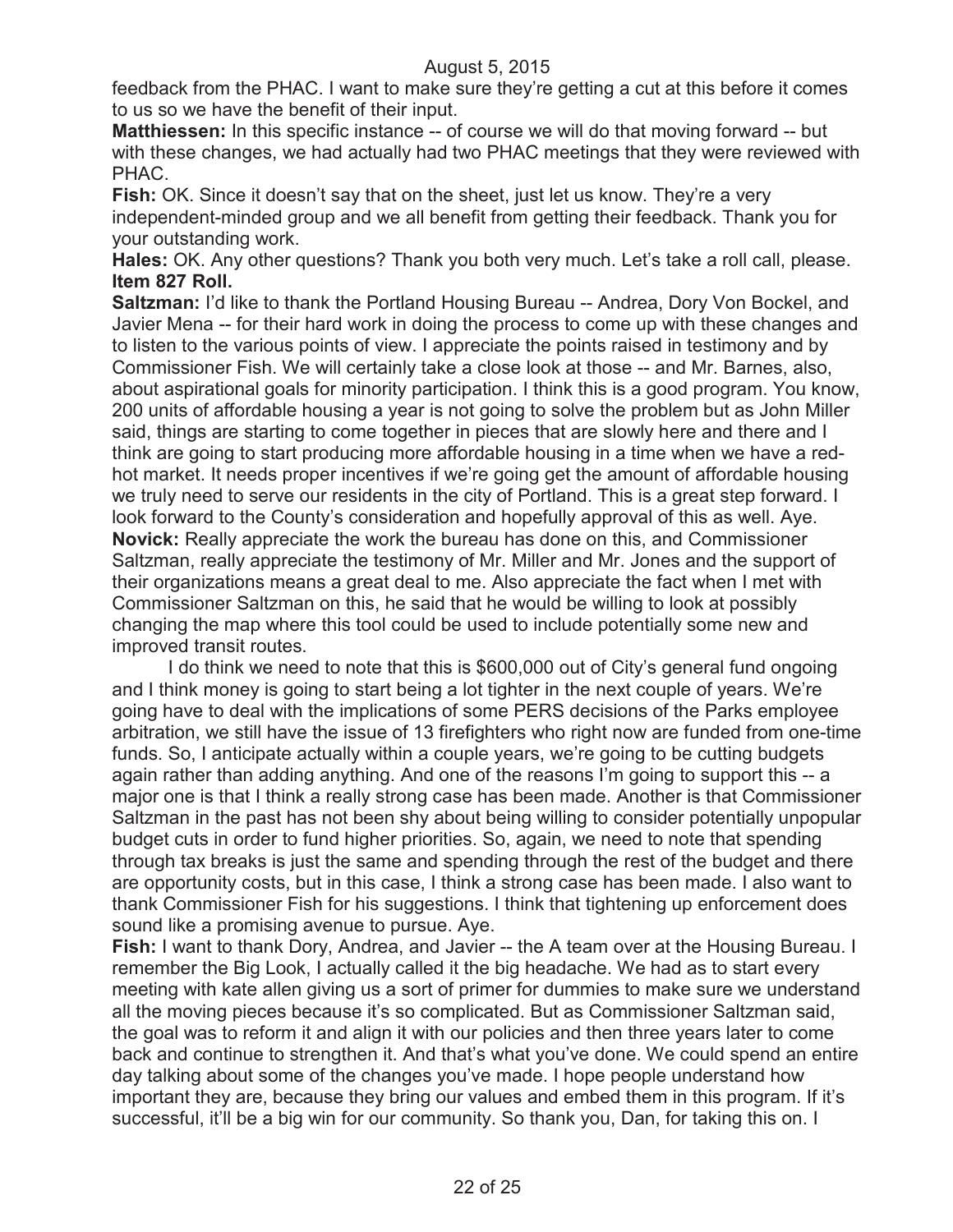know from personal experience how hard this issue is and appreciate your good work. Aye.

**Hales:** Thank you, Commissioner and bureau and community for bringing this forward. It just occurred to me listening to this discussion that we really have an obligation to get it right on three levels on issues like this. We have to get the vision right on what we're trying to accomplish, let's get the policy right, and then we have to get the right results. Whether you look at this particular tax exemption or the density bonus issue you brought forward earlier, Commissioner Saltzman, or our goals -- again, vision, policy, specifics on minority, women, and emerging small business utilization -- in each case, we've got a sort of tripartite vision on the part of the Council which is get the vision right, get the policy right, and then make sure to tune it so we get the results that we want. That's obviously what we're about here in this adjustment. I appreciate both the work and discussion and then the willingness to keep circling back and making sure we're getting the results that we need and responding, as you said, to a very different housing market than we might have had when the Big Look was looking. Good work, look forward to more, thank you. Aye. **Item 828.**

#### **Hales:** Commissioner Fish.

Fish: Mayor, I think we can do this pretty quickly. Our good friend Scott Gibson is with us this morning. This ordinance would authorize the Bureau of Environmental Services to hire a contractor to repair the inverness force main. Inverness is a 10-mile-long pressure line that carries sewage from the inverness pump station to the Columbia Boulevard Wastewater Treatment Facility. This project will repair a leak in the force main under the Columbia Slough bike and pedestrian bridge just east of the treatment plant. And Scott will walk us through a brief PowerPoint. Welcome.

**Scott Gibson, Bureau of Environmental Services:** Thank you. Good morning. As Commissioner Fish said, we're going to be working on the Columbia Slough pedestrian bridge. You can see in these three pictures it shows you the location off to the right here of the bridge. The interesting thing about this bridge is it also is a utility bridge. Underneath the bridge are the city's force main. On the left is the larger of the force mains, which is the one that is leaking and will be repaired. On the right-hand side over here, you can see the smaller force main, which is in service and currently taking the flows that would go through the larger force main.

### **Fish:** And the middle pipes are for methane?

**Gibson:** No, I don't think so. Those are the utility conduits going out to our facility. The lagoon facility is across the north, and the plant staff uses this quite frequently to get back and forth across between the two facilities. But it also serves as a bike and ped bridge and is connected to the 40-mile loop.

The project involves using two repair methodologies. The first thing we'll do is to reinforce the existing pipeline by wrapping it externally with carbon fiber. That will allow that external pipeline to be used as a host for the next step, which is slip lining. In this graphic, you can see we'll create two pits, a larger one to pull the pipe into and a smaller pipe just for the pulling mechanism. What we'll essentially do is pull in a slightly smaller diameter high density polyethylene pipeline into the existing host pipe then we'll make the connections. Required to do that are two pits, one on the plant side, one adjacent to the bike-ped trail. You'll note the Malarkey gas pipeline is shown in this exhibit, and our exit pit or our pole receiving pit is very close to that pipeline, so we do have some impacts to that facility.

**Fish:** That's what I meant -- that's the pipe that carries the methane gas to the company that does the roofing materials.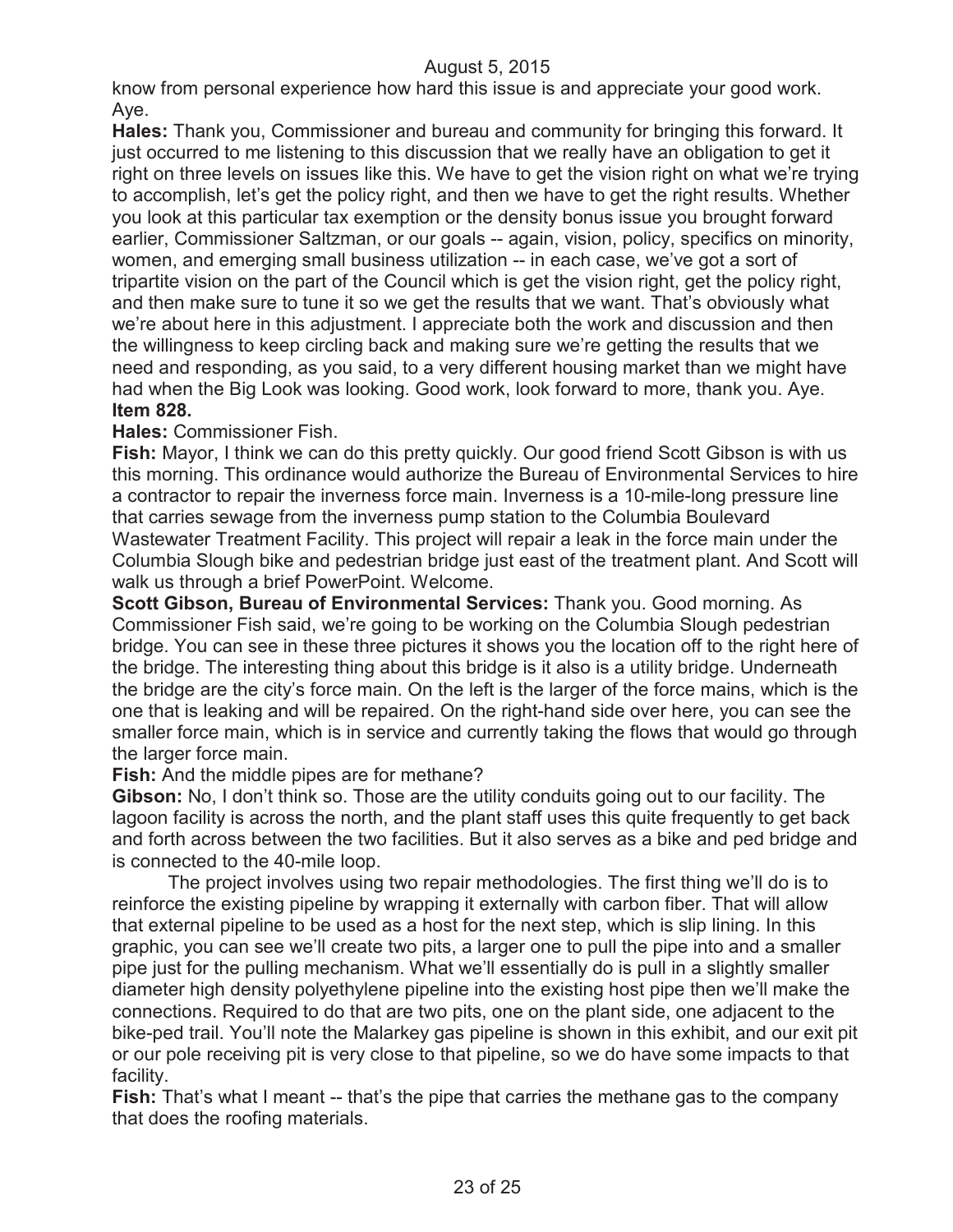**Gibson:** Exactly. So, construction impacts. As Commissioner Fish mentioned, we have an agreement to sell digester biogas to Malarkey roofing and we'll need to temporarily shut down that pipeline and not send them gas. They have a separate feed that comes from Northwest Natural and the agreement allows for these types of shutdown and we'll continue to work with them through construction.

The second impact is that for two to three months, the pedestrian bridge will need to be closed so we can have our construction on the bridge safely and to pull the pipeline in. We've worked extensively with Portland Parks and PBOT to coordinate the two to threemonth closure as well as we'll be providing signage and mailing and other notices to users. We'll continue to manage that during construction. The east-west trail adjacent to the bridge will not be closed but traffic over the bridge will need to be closed during construction.

**Fish:** You'll be posting well in advance so that people know that's going to happen? **Gibson:** Yeah, absolutely.

**Hales:** I'm a little surprised -- obviously, it's an estimate, so you haven't gotten bids yet, but that's a lot of work for \$500,000.

**Gibson:** Well, the slip line methodology is intended to save us a lot of money. The alternative is working from a barge up underneath the bridge from barge-base construction or cutting holes in the deck so we could lower things in with cranes and moving along was much more expensive.

These are unique construction methodologies. We've lowered our confidence in this estimate to high because we're dealing with two very unique construction methodologies. We have done outreach to the contractors and the industry to make sure we feel we have a good idea on the cost, but that was an issue for us working in a small contractor pool.

The next step if you authorize the contract is will have a report from the purchasing agent on the results of the procurement and then we start construction in November and construction will run through March. If you have any questions, I'm here to answer. **Hales:** Thank you. Any more questions? Thanks very much. Anyone want to speak on this item? Come on up.

**Lightning:** My name is Lightning, I represent Lightning Watchdog X. The only concern I have on this -- and I can be corrected on this -- is I understand you have a problem with one of the lines there, and to correct that problem you want to wrap that with carbon fiber then slip another pipe through the center of the pipe that was possibly not working properly at this time. Now, my only concern is that were there estimates done to actually remove that pipe completely out and replace it with a brand new pipe? And are you saying that the cost will be so much less by doing this method and it's actually going to save a tremendous amount of money? Because I would think that you'd possibly want to remove the whole pipe out and replace it with something new. When you're talking wrapping it with carbon fiber, is that just to reinforce the pipe that is currently not functioning properly? So, I have some concerns on this whole bidding process that maybe can be answered.

**Fish:** First of all, thank you for keeping us on our toes. Second, if you'll cede the chair, I'll have Scott come back and answer both.

**Lightning:** OK, thank you very much.

**Fish:** They're good questions, and you'll be asking the same questions in the fall when we come back with another project that has a similar technology, so we'll give you an answer today.

**Lightning:** I want to make myself real clear and I'll be done. Sometimes, I think it's better just to replace something all new instead of using some methods maybe to save money and in the long term having a pipe encapsulated within a pipe in the industry standards could that not possibly jeopardize the new work that is being done when you slide a pipe